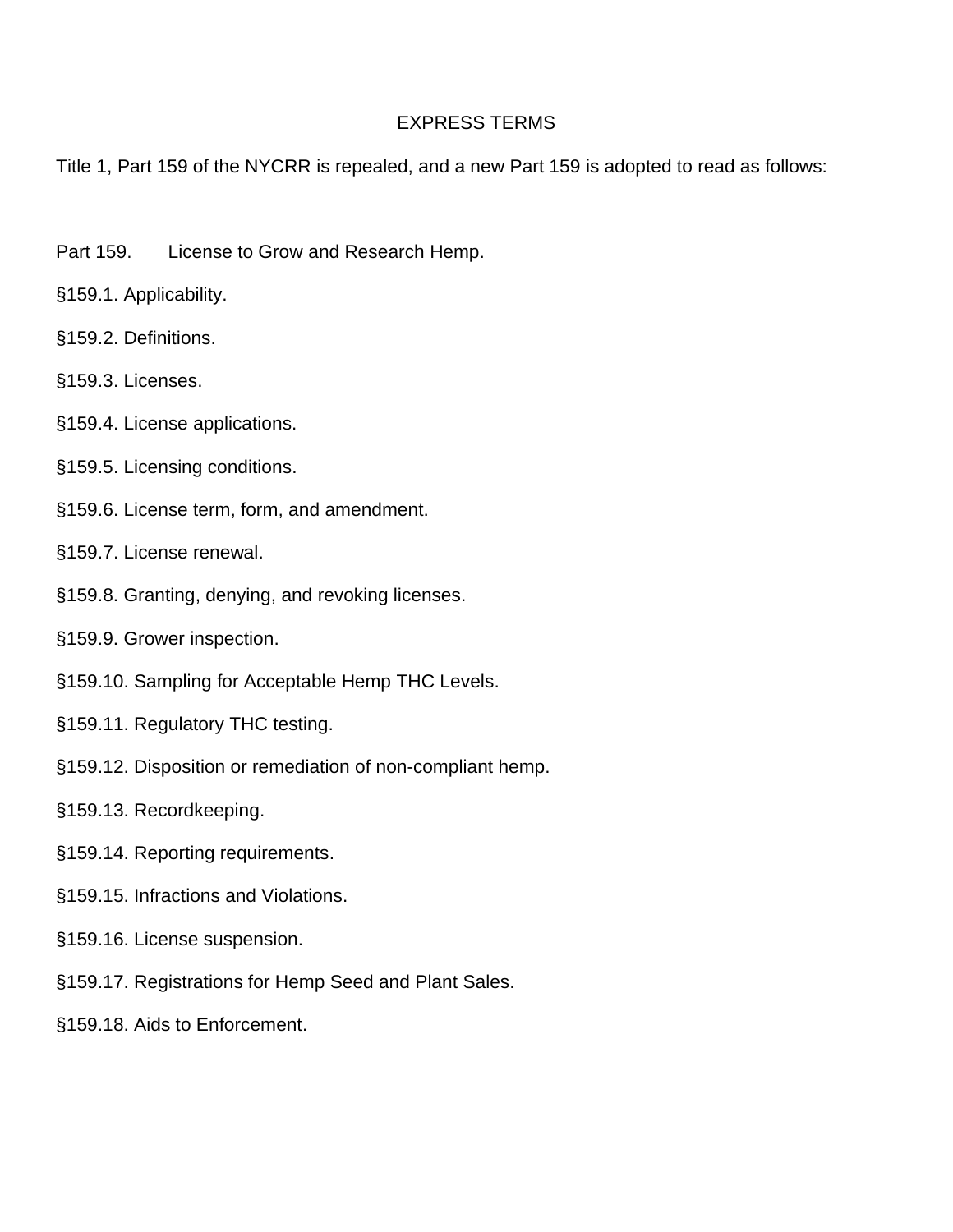## §159.1. Applicability.

The provisions of this Part shall apply to all growers of hemp in the State, regardless of whether such hemp is sold or distributed in the State.

# §159.2. Definitions.

For the purpose of this Part, the following terms shall have the following meanings:

(a) "Acceptable hemp THC level" means when the [application](https://www.law.cornell.edu/definitions/index.php?width=840&height=800&iframe=true&def_id=db5c2e4a449c32aa4b3f914f076104b6&term_occur=999&term_src=Title:7:Subtitle:B:Chapter:IX:Part:990:Subpart:A:990.1) of the [measurement of uncertainty](https://www.law.cornell.edu/definitions/index.php?width=840&height=800&iframe=true&def_id=01fbbfbf32d4ab6c9f345f335c3000b5&term_occur=999&term_src=Title:7:Subtitle:B:Chapter:IX:Part:990:Subpart:A:990.1) to the reported total delta-9 tetrahydrocannabinol content concentration level on a [dry weight basis](https://www.law.cornell.edu/definitions/index.php?width=840&height=800&iframe=true&def_id=4aa0e0cb1d5d9476c603f5afdc6eabbf&term_occur=999&term_src=Title:7:Subtitle:B:Chapter:IX:Part:990:Subpart:A:990.1) [produces](https://www.law.cornell.edu/definitions/index.php?width=840&height=800&iframe=true&def_id=7edfc112361db728895e308721166253&term_occur=999&term_src=Title:7:Subtitle:B:Chapter:IX:Part:990:Subpart:A:990.1) a distribution or range that includes 0.3% or less.

(b) "Cannabis" means a genus of flowering plants in the family Cannabaceae of which *Cannabis sativa* L. is a species, and *Cannabis indica* and *Cannabis ruderalis* are subspecies.

(c) "Commissioner" means the Commissioner of Agriculture and Markets of the State of New York. (d) "Conviction" means any plea of guilty or nolo contendere, or any finding of guilt, except when the finding of guilt is subsequently overturned on appeal, pardoned, or expunged. For purposes of this Part, a [conviction](https://www.law.cornell.edu/definitions/index.php?width=840&height=800&iframe=true&def_id=38720980bac8be17061bc22637a83d12&term_occur=999&term_src=Title:7:Subtitle:B:Chapter:IX:Part:990:Subpart:A:990.1) is expunged when the [conviction](https://www.law.cornell.edu/definitions/index.php?width=840&height=800&iframe=true&def_id=38720980bac8be17061bc22637a83d12&term_occur=999&term_src=Title:7:Subtitle:B:Chapter:IX:Part:990:Subpart:A:990.1) is removed from the individual's criminal history record and there are no legal disabilities or restrictions associated with the expunged [conviction,](https://www.law.cornell.edu/definitions/index.php?width=840&height=800&iframe=true&def_id=38720980bac8be17061bc22637a83d12&term_occur=999&term_src=Title:7:Subtitle:B:Chapter:IX:Part:990:Subpart:A:990.1) other than the fact that the [conviction](https://www.law.cornell.edu/definitions/index.php?width=840&height=800&iframe=true&def_id=38720980bac8be17061bc22637a83d12&term_occur=999&term_src=Title:7:Subtitle:B:Chapter:IX:Part:990:Subpart:A:990.1) may be used for sentencing purposes for subsequent convictions. In addition, where an individual is allowed to withdraw an original plea of guilty or nolo contendere and enter a plea of not guilty and the case is subsequently dismissed, the individual is no longer considered to have a [conviction](https://www.law.cornell.edu/definitions/index.php?width=840&height=800&iframe=true&def_id=38720980bac8be17061bc22637a83d12&term_occur=999&term_src=Title:7:Subtitle:B:Chapter:IX:Part:990:Subpart:A:990.1) for purposes of this Part.

(e) "Corrective action plan" means a [plan](https://www.law.cornell.edu/definitions/index.php?width=840&height=800&iframe=true&def_id=88d12ab9fed6a18232c4ac8439c5de17&term_occur=999&term_src=Title:7:Subtitle:B:Chapter:IX:Part:990:Subpart:A:990.1) established or approved by the Department under this Part for a licensed [hemp](https://www.law.cornell.edu/definitions/index.php?width=840&height=800&iframe=true&def_id=68224a2119bcb791d0edbd456e24ee16&term_occur=999&term_src=Title:7:Subtitle:B:Chapter:IX:Part:990:Subpart:A:990.1) grower to correct a negligent violation or non-compliance with this Part. (f) "Criminal history report" means the Federal Bureau of Investigation Identity History Summary.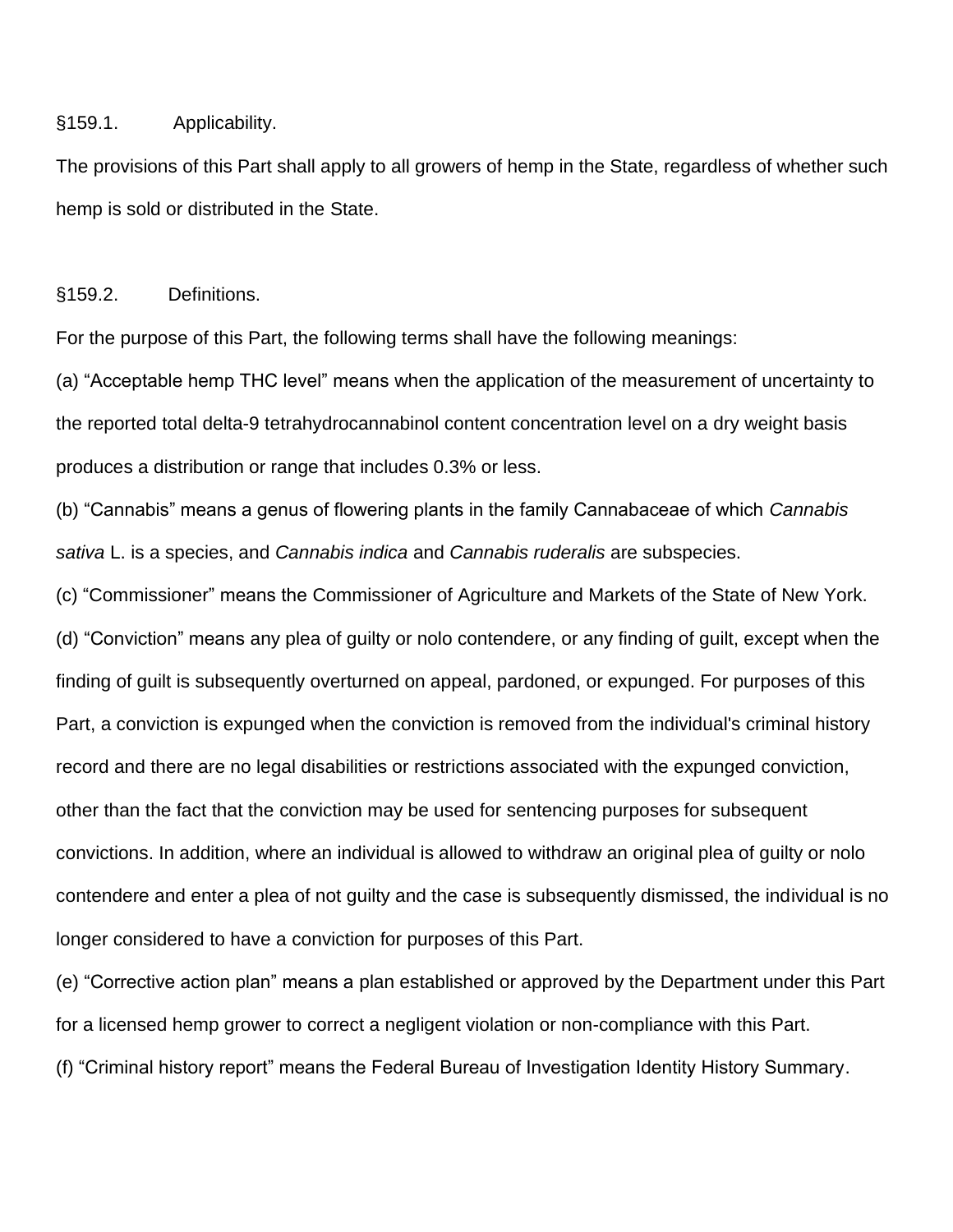(g) "Culpable mental state greater than negligence" means to [act](https://www.law.cornell.edu/definitions/index.php?width=840&height=800&iframe=true&def_id=6da6e4603766c1bc71e368bdb14c08eb&term_occur=999&term_src=Title:7:Subtitle:B:Chapter:IX:Part:990:Subpart:A:990.1) intentionally, knowingly, willfully, or recklessly.

(h) "Decarboxylated" means the completion of the chemical reaction that converts THC-acid (THCA) into delta-9 tetrahydrocannabinol, the intoxicating component of cannabis. The [decarboxylated](https://www.law.cornell.edu/definitions/index.php?width=840&height=800&iframe=true&def_id=e978be87f9bc6de2185eb21d121d8456&term_occur=999&term_src=Title:7:Subtitle:B:Chapter:IX:Part:990:Subpart:A:990.1) value is also calculated using a molecular mass conversion ratio that sums delta-9-THC and eighty-seven and seven tenths (87.7) percent of THCA ([delta-9THC] + [0.877 \* THCA]).

(i) "Decarboxylation" means the removal or elimination of a carboxyl group from a molecule or organic compound.

(j) "Delta-9 tetrahydrocannabinol" "Delta-9 THC" or "THC" means the primary psychoactive cannabinoid of cannabis.

(k) "Department" means the New York State Department of Agriculture and Markets.

(l) "Dispose" and any variant thereof, means any activity that transitions the non-compliant product into a non-retrievable or non-ingestible form. Such activities include plowing, tilling, or discing plant material into soil; mulching, composting, chipping, or brush mowing plant material into green manure; burning plant material into the earth and covering it with soil; or as otherwise authorized in this Part or in writing by the Department.

(m) "Drug Enforcement Administration" or "DEA" means the United States Federal Law Enforcement Agency under the United States Department of Justice.

(n) "Drug Enforcement Administration Registered Reverse Distributor" means a person who is registered with the DEA in accordance with Title 21 Code of Federal Regulations Subpart 1317.15 to dispose of marijuana under the Controlled Substances Act.

(o) "Dry weight basis" means the method of determining the percentage of a chemical in a substance after removing the moisture from the substance.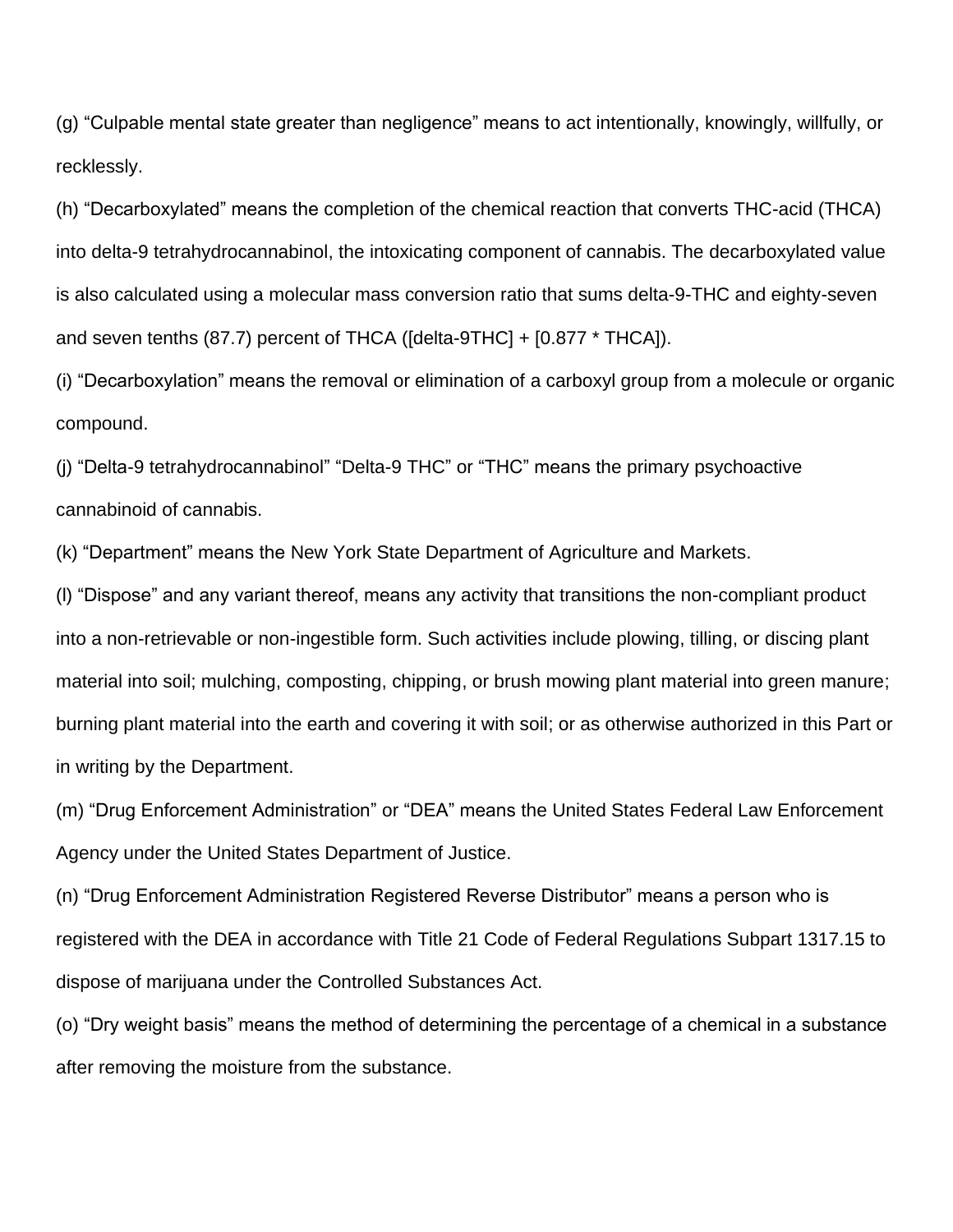(p) "Dwelling" means any residential building or portion thereof intended for human habitation.

(q) "Farm Service Agency" or "FSA" means the Farm Service Agency of the United States Department of Agriculture.

(r) "Gas Chromatography" or "GC" means a type of chromatography in analytical chemistry used to separate, identify, and quantify each component in a mixture. GC relies on heat for separating and analyzing compounds that can be vaporized without decomposition.

(s) "Geospatial location" or "GPS" means a location designated through a global system of navigation satellites used to determine the precise ground position of a place or object.

(t) "Grower" means a person who is licensed by the Department to grow or cultivate hemp in the State.

(u) "Grow Location" means a contiguous land area or the greenhouses, hoop houses, or buildings for indoor cultivation, registered with the Department, on or in which a licensee or applicant will conduct licensed hemp cultivation activities. Each non-contiguous grow location must be registered separately.

(v) "Handle" means to harvest, dry, or store [hemp](https://www.law.cornell.edu/definitions/index.php?width=840&height=800&iframe=true&def_id=68224a2119bcb791d0edbd456e24ee16&term_occur=999&term_src=Title:7:Subtitle:B:Chapter:IX:Part:990:Subpart:A:990.1) [plants](https://www.law.cornell.edu/definitions/index.php?width=840&height=800&iframe=true&def_id=4c8344a12b32bc8a5469a3c90584b4d9&term_occur=999&term_src=Title:7:Subtitle:B:Chapter:IX:Part:990:Subpart:A:990.1) or [hemp](https://www.law.cornell.edu/definitions/index.php?width=840&height=800&iframe=true&def_id=68224a2119bcb791d0edbd456e24ee16&term_occur=999&term_src=Title:7:Subtitle:B:Chapter:IX:Part:990:Subpart:A:990.1) [plant](https://www.law.cornell.edu/definitions/index.php?width=840&height=800&iframe=true&def_id=4c8344a12b32bc8a5469a3c90584b4d9&term_occur=999&term_src=Title:7:Subtitle:B:Chapter:IX:Part:990:Subpart:A:990.1) parts prior to their introduction into commerce. Handling includes the processing of hemp only in connection with its growing and cultivation, the disposal of cannabis [plants](https://www.law.cornell.edu/definitions/index.php?width=840&height=800&iframe=true&def_id=4c8344a12b32bc8a5469a3c90584b4d9&term_occur=999&term_src=Title:7:Subtitle:B:Chapter:IX:Part:990:Subpart:A:990.1) that fall outside the definition of hemp, and the remediation of hemp as permitted pursuant to this Part.

(w) "Hemp" means the [plant](https://www.law.cornell.edu/definitions/index.php?width=840&height=800&iframe=true&def_id=4c8344a12b32bc8a5469a3c90584b4d9&term_occur=999&term_src=Title:7:Subtitle:B:Chapter:IX:Part:990:Subpart:A:990.1) species *Cannabis sativa* L. and any part of that [plant,](https://www.law.cornell.edu/definitions/index.php?width=840&height=800&iframe=true&def_id=4c8344a12b32bc8a5469a3c90584b4d9&term_occur=999&term_src=Title:7:Subtitle:B:Chapter:IX:Part:990:Subpart:A:990.1) including the seeds thereof and all derivatives, extracts, cannabinoids, isomers, acids, salts, and salts of isomers, whether growing or not, with a delta-9 tetrahydrocannabinol concentration of not more than 0.3 percent on a [dry weight basis.](https://www.law.cornell.edu/definitions/index.php?width=840&height=800&iframe=true&def_id=4aa0e0cb1d5d9476c603f5afdc6eabbf&term_occur=999&term_src=Title:7:Subtitle:B:Chapter:IX:Part:990:Subpart:A:990.1)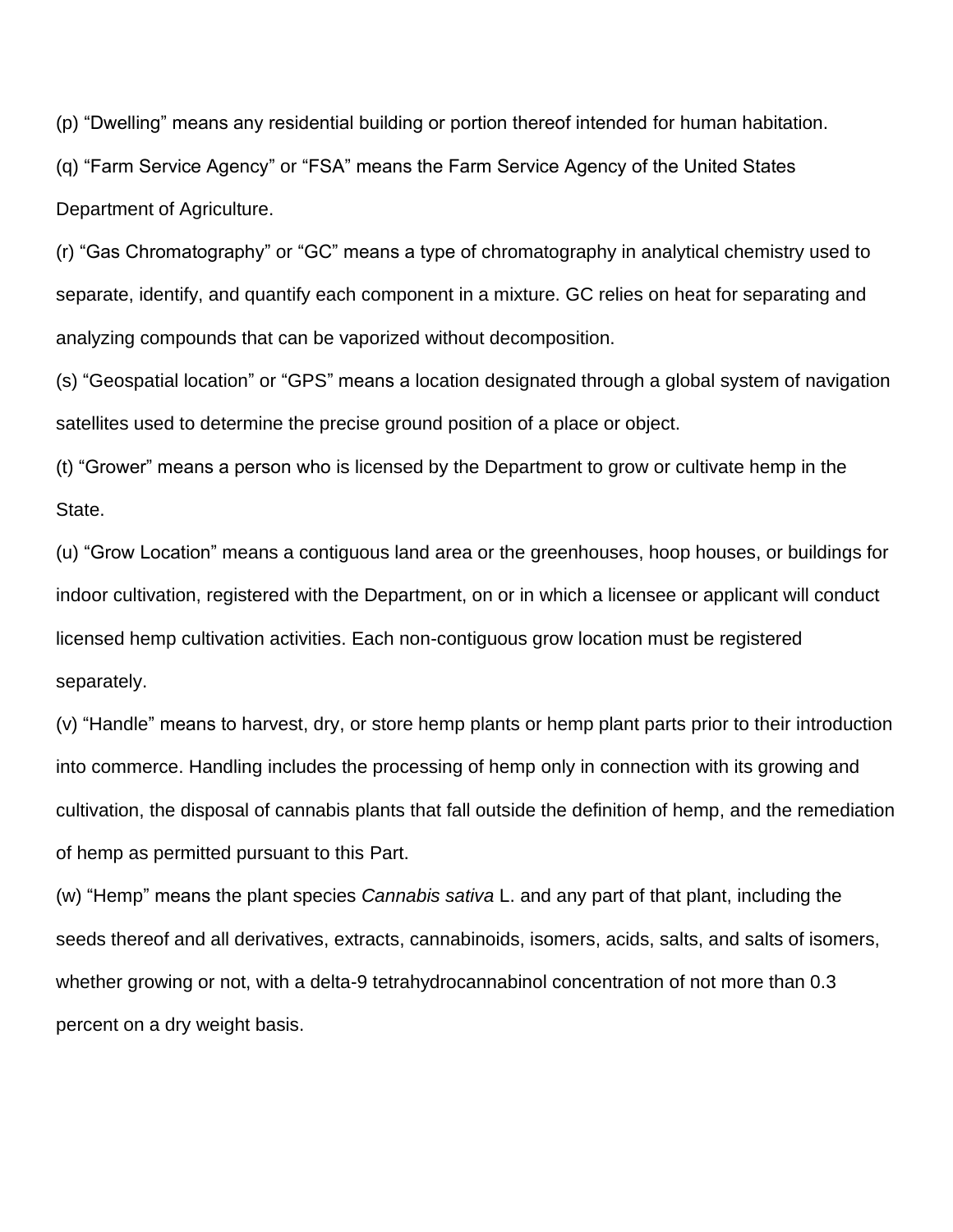(x) "Liquid chromatography" or "LC" means a type of chromatography technique in analytical chemistry used to separate, identify, and quantify each component in a mixture. LC relies on pumps to pass a pressurized liquid solvent containing the sample mixture through a column filled with a solid adsorbent material to separate and analyze compounds.

(y) "Key participants" means a sole proprietor, a partner in partnership, or a [person](https://www.law.cornell.edu/definitions/index.php?width=840&height=800&iframe=true&def_id=15f5ec7d6046e83609b7143389a17164&term_occur=999&term_src=Title:7:Subtitle:B:Chapter:IX:Part:990:Subpart:A:990.1) with executive managerial control in a business or educational entity. A [person](https://www.law.cornell.edu/definitions/index.php?width=840&height=800&iframe=true&def_id=15f5ec7d6046e83609b7143389a17164&term_occur=999&term_src=Title:7:Subtitle:B:Chapter:IX:Part:990:Subpart:A:990.1) with executive managerial control includes, without limitation, [persons](https://www.law.cornell.edu/definitions/index.php?width=840&height=800&iframe=true&def_id=15f5ec7d6046e83609b7143389a17164&term_occur=999&term_src=Title:7:Subtitle:B:Chapter:IX:Part:990:Subpart:A:990.1) such as a [chief](https://www.law.cornell.edu/definitions/index.php?width=840&height=800&iframe=true&def_id=173c0982697406ed51a0c4d4931eaae8&term_occur=999&term_src=Title:7:Subtitle:B:Chapter:IX:Part:990:Subpart:A:990.1) executive officer, [chief](https://www.law.cornell.edu/definitions/index.php?width=840&height=800&iframe=true&def_id=173c0982697406ed51a0c4d4931eaae8&term_occur=999&term_src=Title:7:Subtitle:B:Chapter:IX:Part:990:Subpart:A:990.1) operating officer and [chief](https://www.law.cornell.edu/definitions/index.php?width=840&height=800&iframe=true&def_id=173c0982697406ed51a0c4d4931eaae8&term_occur=999&term_src=Title:7:Subtitle:B:Chapter:IX:Part:990:Subpart:A:990.1) financial officer. This definition does not include non-executive managers such as farm, field, or shift managers.

(z) "Law enforcement agency" means any Federal, [State,](https://www.law.cornell.edu/definitions/index.php?width=840&height=800&iframe=true&def_id=7391e4bc920721e2881b44cd3795550f&term_occur=999&term_src=Title:7:Subtitle:B:Chapter:IX:Part:990:Subpart:A:990.1) or local [law enforcement agency.](https://www.law.cornell.edu/definitions/index.php?width=840&height=800&iframe=true&def_id=1f9ca67414e3d590fb619aad73edb7ea&term_occur=999&term_src=Title:7:Subtitle:B:Chapter:IX:Part:990:Subpart:A:990.1)

(aa) "Lot" means a contiguous area in a field, sub-field, tract, greenhouse, or indoor growing structure containing the same variety or strain of hemp throughout the area.

(bb) "Marijuana" means all parts of the [plant](https://www.law.cornell.edu/definitions/index.php?width=840&height=800&iframe=true&def_id=4c8344a12b32bc8a5469a3c90584b4d9&term_occur=999&term_src=Title:7:Subtitle:B:Chapter:IX:Part:990:Subpart:A:990.1) *Cannabis sativa* L., whether growing or not; the seeds thereof; the resin extracted from any part of such [plant;](https://www.law.cornell.edu/definitions/index.php?width=840&height=800&iframe=true&def_id=4c8344a12b32bc8a5469a3c90584b4d9&term_occur=999&term_src=Title:7:Subtitle:B:Chapter:IX:Part:990:Subpart:A:990.1) and every compound, manufacture, salt, derivative, mixture, or preparation of such [plant,](https://www.law.cornell.edu/definitions/index.php?width=840&height=800&iframe=true&def_id=4c8344a12b32bc8a5469a3c90584b4d9&term_occur=999&term_src=Title:7:Subtitle:B:Chapter:IX:Part:990:Subpart:A:990.1) its seeds or resin. The term marijuana does not include [hemp,](https://www.law.cornell.edu/definitions/index.php?width=840&height=800&iframe=true&def_id=68224a2119bcb791d0edbd456e24ee16&term_occur=999&term_src=Title:7:Subtitle:B:Chapter:IX:Part:990:Subpart:A:990.1) as defined in this Part, and does not include the mature stalks of *Cannabis sativa* L., fiber [produced](https://www.law.cornell.edu/definitions/index.php?width=840&height=800&iframe=true&def_id=7edfc112361db728895e308721166253&term_occur=999&term_src=Title:7:Subtitle:B:Chapter:IX:Part:990:Subpart:A:990.1) from its stalks, oil or cake made from its seeds and any other compound, manufacture, salt, derivative, mixture, or preparation of such mature stalks (except the resin extracted therefrom), its fiber, oil, cake, or sterilized seed incapable of germination. Except as otherwise provided by this Part, marijuana means all cannabis that tests as having a total THC concentration level of higher than 0.3 percent on a dry weight basis.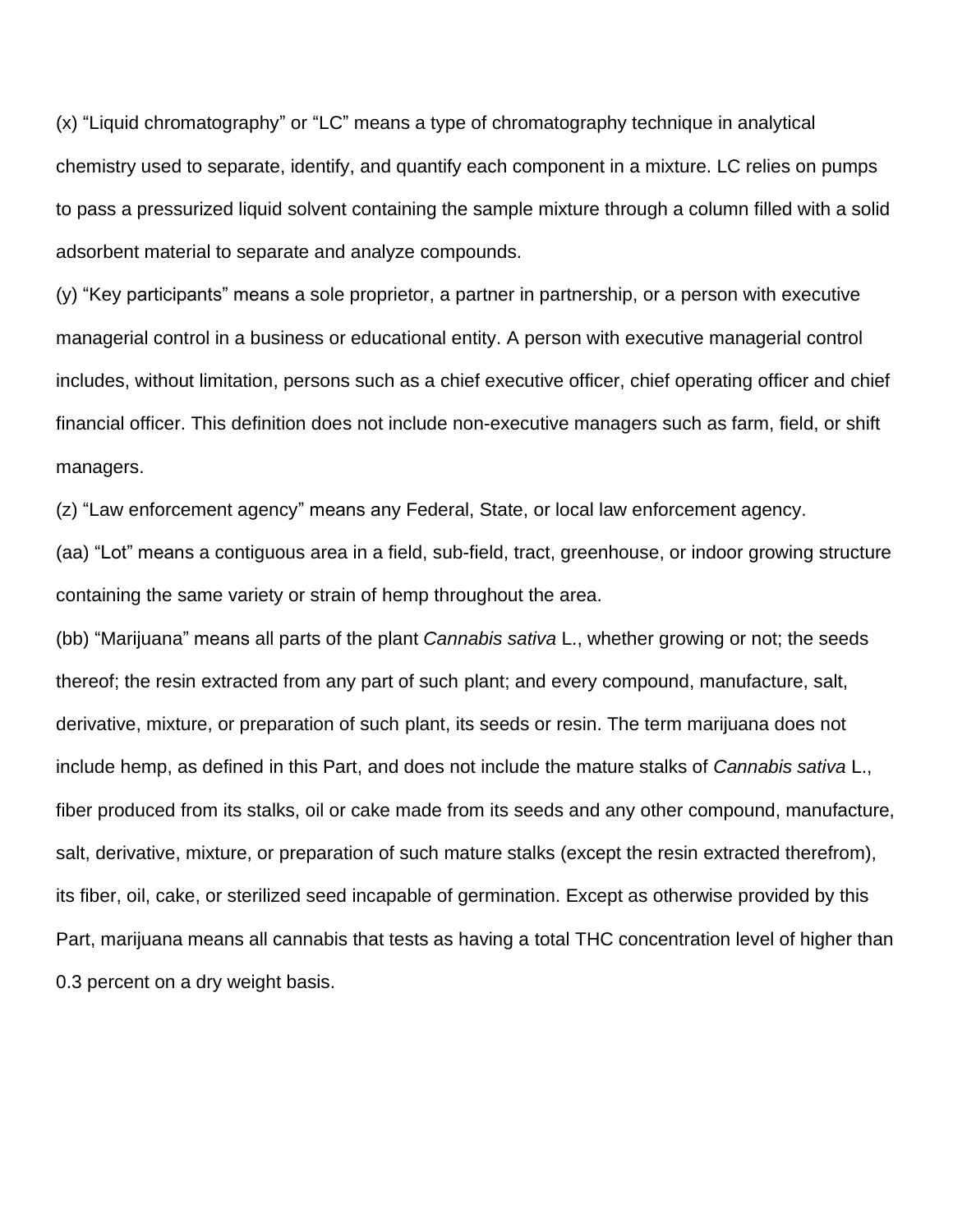(cc) "Measurement of Uncertainty (MU)" means the parameter, associated with the result of a measurement, that characterizes the dispersion of the values that could reasonably be attributed to the quantity subject to measurement.

(dd) "Negligence" means the failure to exercise the level of care that a reasonably prudent [person](https://www.law.cornell.edu/definitions/index.php?width=840&height=800&iframe=true&def_id=15f5ec7d6046e83609b7143389a17164&term_occur=999&term_src=Title:7:Subtitle:B:Chapter:IX:Part:990:Subpart:A:990.1) would exercise in complying with the provisions of this Part.

(ee) "Percentage of THC on a [dry weight basis"](https://www.law.cornell.edu/definitions/index.php?width=840&height=800&iframe=true&def_id=4aa0e0cb1d5d9476c603f5afdc6eabbf&term_occur=999&term_src=Title:7:Subtitle:B:Chapter:IX:Part:990:Subpart:A:990.1) means the percentage of THC, by weight, in a hemp plant, the segregated parts of a hemp plant or the comingled parts of harvested hemp plants, after excluding moisture from the plant matter.

(ff) "Performance-based sampling" means a sampling approach that sets a performance objective of collecting enough samples to ensure, at a confidence level of 95 percent, that no more than one percent of the plants in the lot exceed the acceptable hemp THC level. Performance-based sampling provides flexibility in the sampling approach to the extent that the approach provides an effective method of ensuring the overall acceptable hemp THC level. Performance-based sampling may be based on, among other things, the end-use categories of the plant varieties, such as fiber or grain, historical THC concentrations of varietals over time, or the characteristics and growing histories of certain farms or producers, certified seed, or clonal varieties, some or all of which may ensure effective criteria to ensure overall acceptable hemp THC levels and require less comprehensive sampling of hemp.

(gg) "Person" means an individual, partnership, corporation, limited liability company, association, or any business entity or institution of higher education, by whatever name designated and however formed or organized.

(hh) "Post-decarboxylation" means, in the context of testing methodologies for THC concentration levels in [hemp,](https://www.law.cornell.edu/definitions/index.php?width=840&height=800&iframe=true&def_id=68224a2119bcb791d0edbd456e24ee16&term_occur=999&term_src=Title:7:Subtitle:B:Chapter:IX:Part:990:Subpart:A:990.1) a value determined after the process of [decarboxylation](https://www.law.cornell.edu/definitions/index.php?width=840&height=800&iframe=true&def_id=299ead50498e6c52c5fe5c1153f74671&term_occur=999&term_src=Title:7:Subtitle:B:Chapter:IX:Part:990:Subpart:A:990.1) that determines the total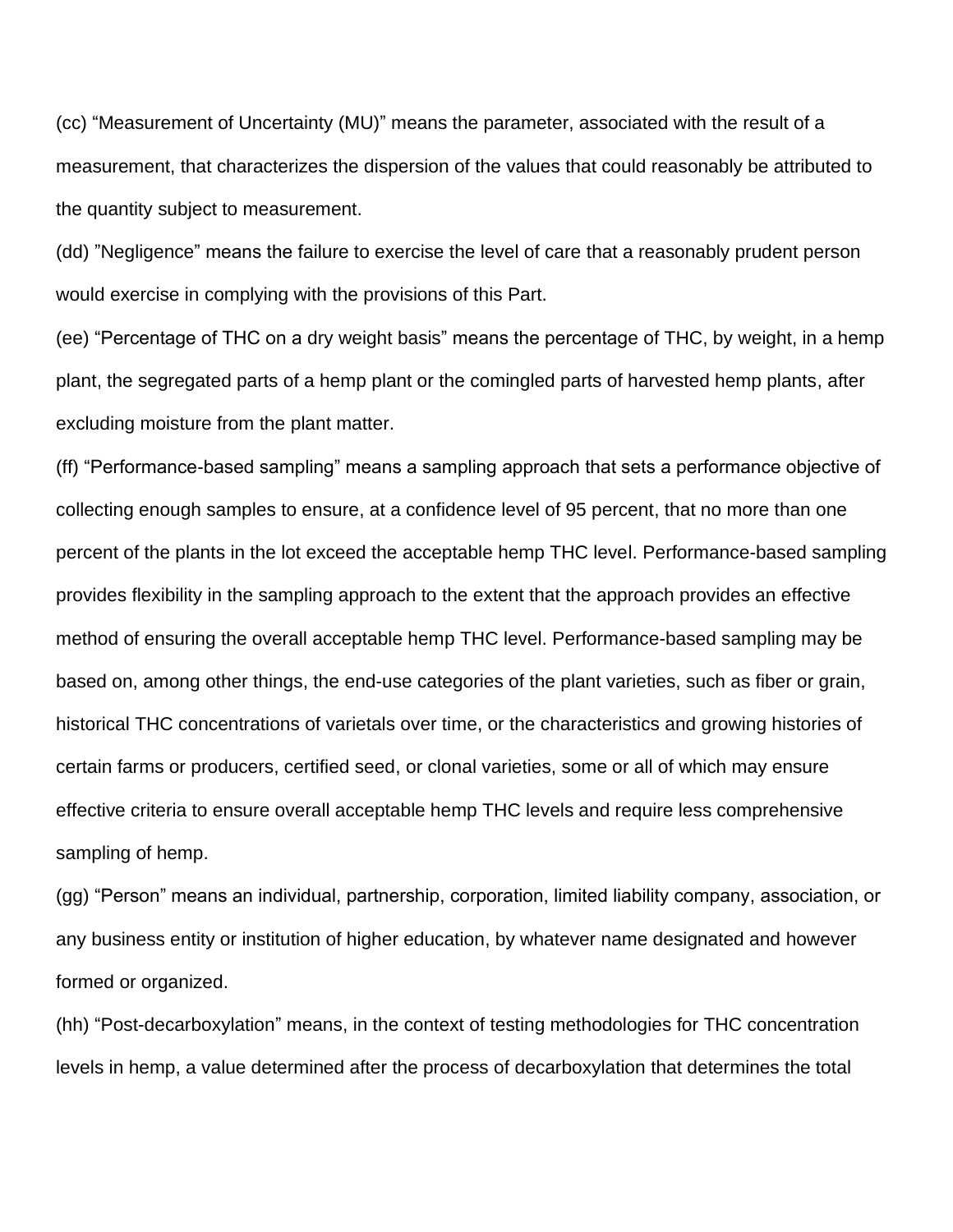potential delta-9 THC content derived from the sum of the THC and THCA content, and reported on a [dry weight basis.](https://www.law.cornell.edu/definitions/index.php?width=840&height=800&iframe=true&def_id=4aa0e0cb1d5d9476c603f5afdc6eabbf&term_occur=999&term_src=Title:7:Subtitle:B:Chapter:IX:Part:990:Subpart:A:990.1) The [post-decarboxylation](https://protect2.fireeye.com/v1/url?k=b3e6a3b7-ef6791d4-b3e45a82-000babd9069e-6211dd96aeb32bb6&q=1&e=82773302-c0ed-4fd2-a97d-5ceb2f7753e1&u=https%3A%2F%2Fwww.law.cornell.edu%2Fdefinitions%2Findex.php%3Fwidth%3D840%26height%3D800%26iframe%3Dtrue%26def_id%3Da5dd42174ce14571bd72f154625d83c6%26term_occur%3D999%26term_src%3DTitle%3A7%3ASubtitle%3AB%3AChapter%3AIX%3APart%3A990%3ASubpart%3AA%3A990.1) value of THC may be calculated by using a chromatograph technique using heat, [gas chromatography,](https://protect2.fireeye.com/v1/url?k=f6d05ba5-aa5169c6-f6d2a290-000babd9069e-5f37aca4f4d1313c&q=1&e=82773302-c0ed-4fd2-a97d-5ceb2f7753e1&u=https%3A%2F%2Fwww.law.cornell.edu%2Fdefinitions%2Findex.php%3Fwidth%3D840%26height%3D800%26iframe%3Dtrue%26def_id%3D3980c878a4e0110cebb2b5a1c2de9f14%26term_occur%3D999%26term_src%3DTitle%3A7%3ASubtitle%3AB%3AChapter%3AIX%3APart%3A990%3ASubpart%3AA%3A990.1) through which THCA is converted from its [acid](https://protect2.fireeye.com/v1/url?k=a37a8698-fffbb4fb-a3787fad-000babd9069e-7511789869b1240a&q=1&e=82773302-c0ed-4fd2-a97d-5ceb2f7753e1&u=https%3A%2F%2Fwww.law.cornell.edu%2Fdefinitions%2Findex.php%3Fwidth%3D840%26height%3D800%26iframe%3Dtrue%26def_id%3D7cb1d7b4bbe447fc24493fdd664b4181%26term_occur%3D999%26term_src%3DTitle%3A7%3ASubtitle%3AB%3AChapter%3AIX%3APart%3A990%3ASubpart%3AA%3A990.1) form to its neutral form, THC. Thus, this test calculates the total potential THC in a given sample. The [post-decarboxylation](https://protect2.fireeye.com/v1/url?k=8584c450-d905f633-85863d65-000babd9069e-6a9c927e2194b02f&q=1&e=82773302-c0ed-4fd2-a97d-5ceb2f7753e1&u=https%3A%2F%2Fwww.law.cornell.edu%2Fdefinitions%2Findex.php%3Fwidth%3D840%26height%3D800%26iframe%3Dtrue%26def_id%3Da5dd42174ce14571bd72f154625d83c6%26term_occur%3D999%26term_src%3DTitle%3A7%3ASubtitle%3AB%3AChapter%3AIX%3APart%3A990%3ASubpart%3AA%3A990.1) value of THC can also be calculated by using a liquid chromatography technique, which keeps the THCA intact, and requires a conversion calculation of that THCA to calculate total potential THC in a given sample.

(ii) "Processing of hemp in connection with its growing and cultivation" means the growing, cultivation, harvesting, drying, curing, grinding, and trimming of hemp plants. Processing of hemp includes the remediation of hemp in conformity with the requirements of this Part.

(jj) "Produce" or "Production" means to grow [hemp](https://www.law.cornell.edu/definitions/index.php?width=840&height=800&iframe=true&def_id=68224a2119bcb791d0edbd456e24ee16&term_occur=999&term_src=Title:7:Subtitle:B:Chapter:IX:Part:990:Subpart:A:990.1) [plants](https://www.law.cornell.edu/definitions/index.php?width=840&height=800&iframe=true&def_id=4c8344a12b32bc8a5469a3c90584b4d9&term_occur=999&term_src=Title:7:Subtitle:B:Chapter:IX:Part:990:Subpart:A:990.1) for market, or for cultivation for market in the State or the [United States.](https://www.law.cornell.edu/definitions/index.php?width=840&height=800&iframe=true&def_id=d503469ca86852d372057857456b16dc&term_occur=999&term_src=Title:7:Subtitle:B:Chapter:IX:Part:990:Subpart:A:990.1)

(kk) "Remediation" means the process of rendering non-compliant hemp being cultivated by a licensed hemp grower to compliant hemp as set forth in this Part. For example, remediation can be achieved by separating and destroying non-compliant flowers while retaining stalks, leaves and seeds; or by shredding the entire hemp plant to create a homogeneous "biomass". Remediated hemp must be retested for THC compliance.

(ll) "Registered premises" means any facility, location, or property leased, licensed, owned, or otherwise used by a person to grow hemp that has been authorized by the Department as a site where hemp may be grown.

(mm) "Sampling" means the process of collecting cuttings from hemp plants for the purposes of compliance testing.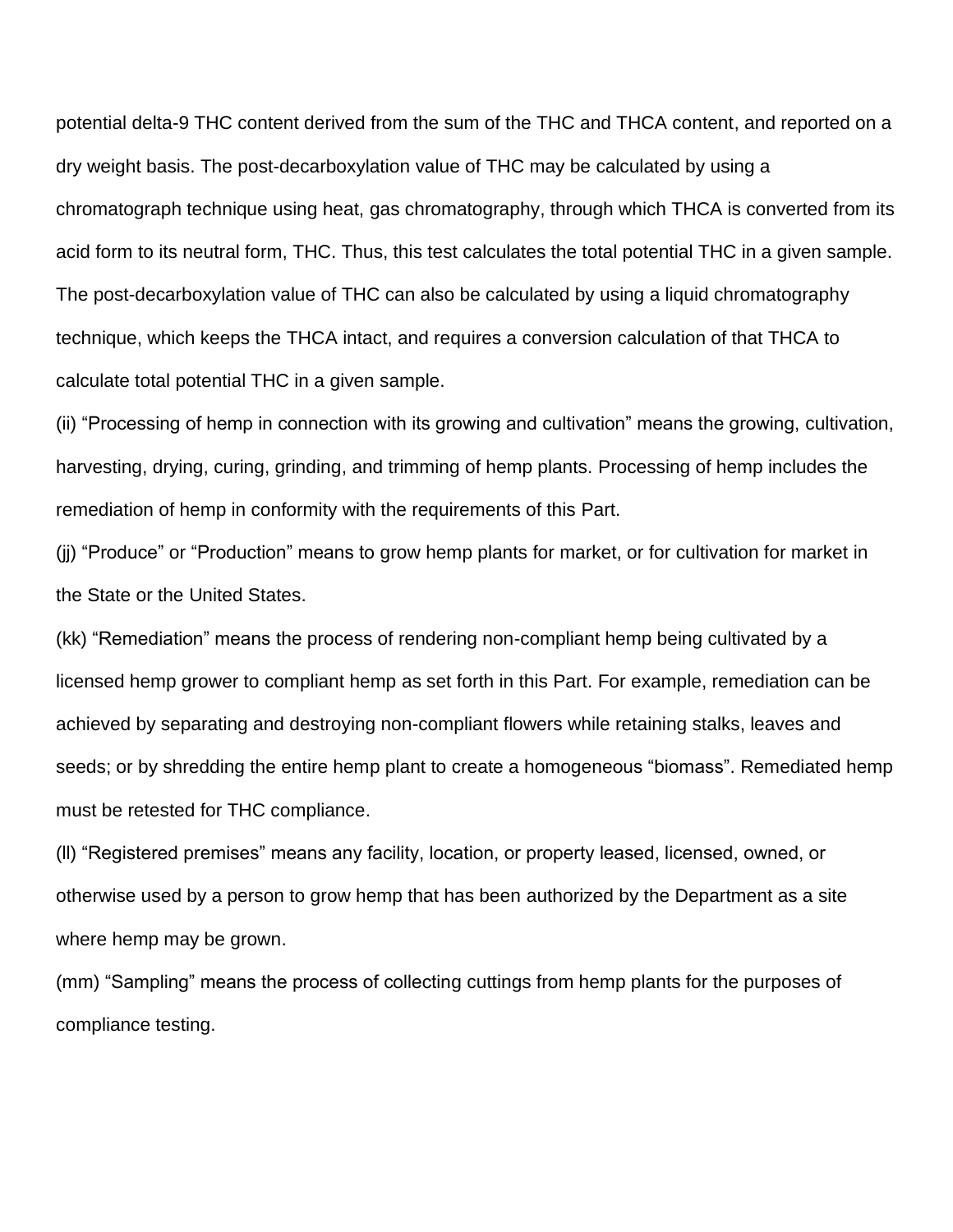(nn) "Sampling Agent" means a person trained and certified by the Department on applicable State and United States Department of Agriculture (USDA) procedures to collect regulatory sample of hemp for THC compliance testing.

(oo) "State" means the State of New York.

(pp) "Total THC" means the value determined after the process of decarboxylation, or the application of a conversion factor, as set forth in this Part, if the testing does not include decarboxylation that expresses the potential total delta-9 THC content derived from the sum of the THC and THCA content and reported on a dry weight basis.

(qq) "Valid license" means a duly issued license that is unexpired, unsuspended, and unrevoked.

§159.3. Licenses.

(a) No person shall grow, cultivate, or handle hemp in this State without obtaining either a valid commercial or research license issued by the Department pursuant to this Part.

 (i) A commercial hemp license authorizes the growth, cultivation, and handling of hemp plants in the State for commercial sale.

 (ii) A research hemp grower license authorizes the growth, cultivation, and handling of hemp plants for scientific, academic, or commercial research purposes, but does not authorize the grower to grow, cultivate or handle hemp for commercial sale.

(b) Licenses issued by the Department are valid for a period of three years, with the term beginning on the date of issue shown on the license.

(c) Licenses issued under this Part authorize the licensee only to grow, cultivate and handle hemp on property owned or leased by the applicant, listed on the applicant's application for a license or license amendment application, and approved by the Department. A Department license does not authorize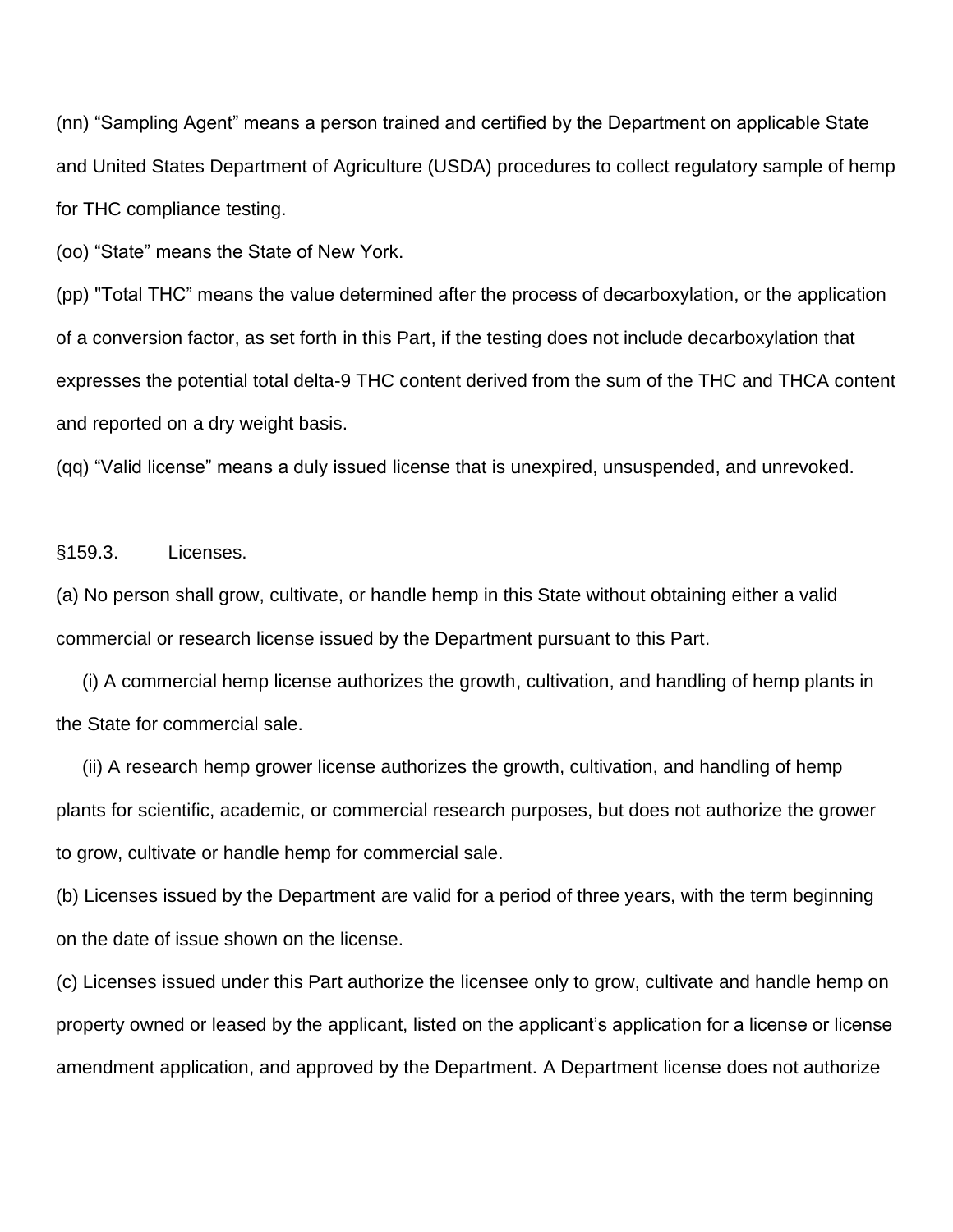non-cultivation related activities involving hemp for which other State hemp licenses, authorizations and/or permits may be issued.

(d) Licenses may not be sold, assigned, transferred, pledged, or otherwise disposed of, alienated, or encumbered.

§159.4. License applications.

(a) An applicant for a State issued license to grow hemp shall apply upon a form prepared by the Department, which application shall require, at a minimum, the following information:

 (i) For individual applicants, the applicant's full name, address, telephone number, and email address (if available);

 (ii) For business entities, the entity's complete legal name and trade name, if any; its principal business address, the full name and title of key participants, their respective email addresses (if available) and the entity's employer identification number (EIN);

 (iii) A legal description of the land on which the hemp will be grown, cultivated, or handled, including, the acreage for outdoor growing locations, the square footage for indoor growing locations, and the geospatial location for each proposed growing and handling site;

 (iv) A current criminal history report for all key participants issued no more than 60 days prior to submission of the application to grow hemp; and

 (v) Information sufficient to demonstrate that the applicant has or will have adequate facilities and security to undertake the growth, cultivation, and handling of hemp and to comply with applicable State law, rules and regulations relating to the growth, cultivation, and handling of hemp.

(b) Applications shall not be processed by the Department unless fully completed and all required information is provided. The Department shall return all incomplete applications to the applicant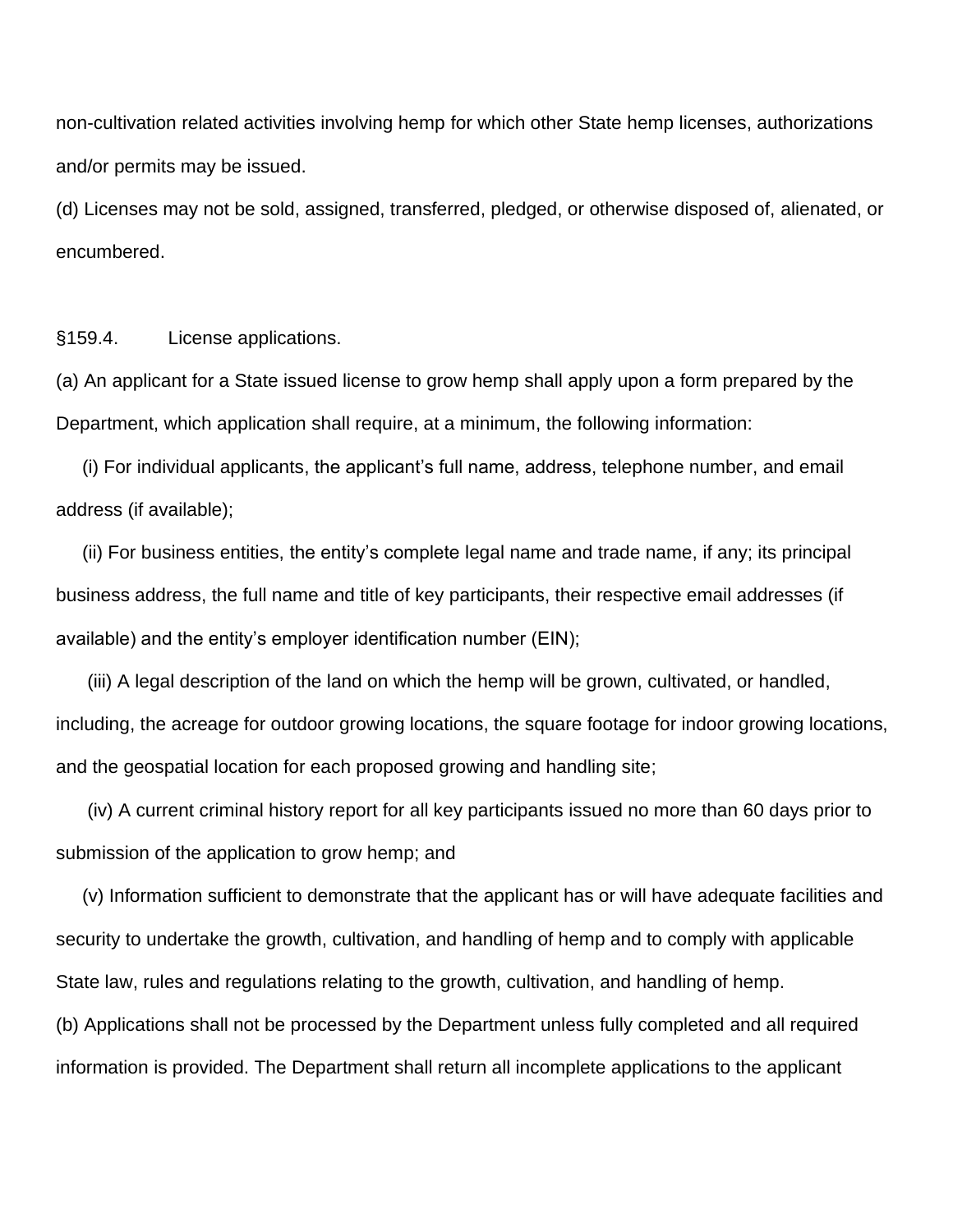unless the Department, in its sole discretion, determines that it is more expedient to request the applicant to provide any missing information.

(c) License applications shall be signed by the applicant, if a natural person; by a managing member, if a limited liability company; by an officer, if a corporation; or by its partners or a partner authorized to sign on behalf of the partnership, if a partnership.

(d) All persons signing an application shall be required to verify the truth of the information submitted under the penalty of perjury.

(e) Any person who materially falsifies any information contained in an application for a license and/or provides material information known by the provider to be false or misleading shall be ineligible to be licensed.

(f) An application for a commercial hemp license shall be accompanied by a non-refundable license application fee of \$ 500.00 payable by check, draft or other form of payment authorized by the Department. Sampling and testing fees, if undertaken by the Department, shall be assessed separately as provided in this Part.

(g) An application for a research hemp grower license shall be accompanied by a non-refundable license application fee of \$500.00. Fees for sampling and testing, if undertaken by the Department, shall be assessed separately as provided in this Part.

§159.5. Licensing Conditions.

(a) Zoning Requirements. It is the responsibility of the applicant to ensure that their proposed growing location(s) are compliant with local zoning requirements.

(b) Site Requirements.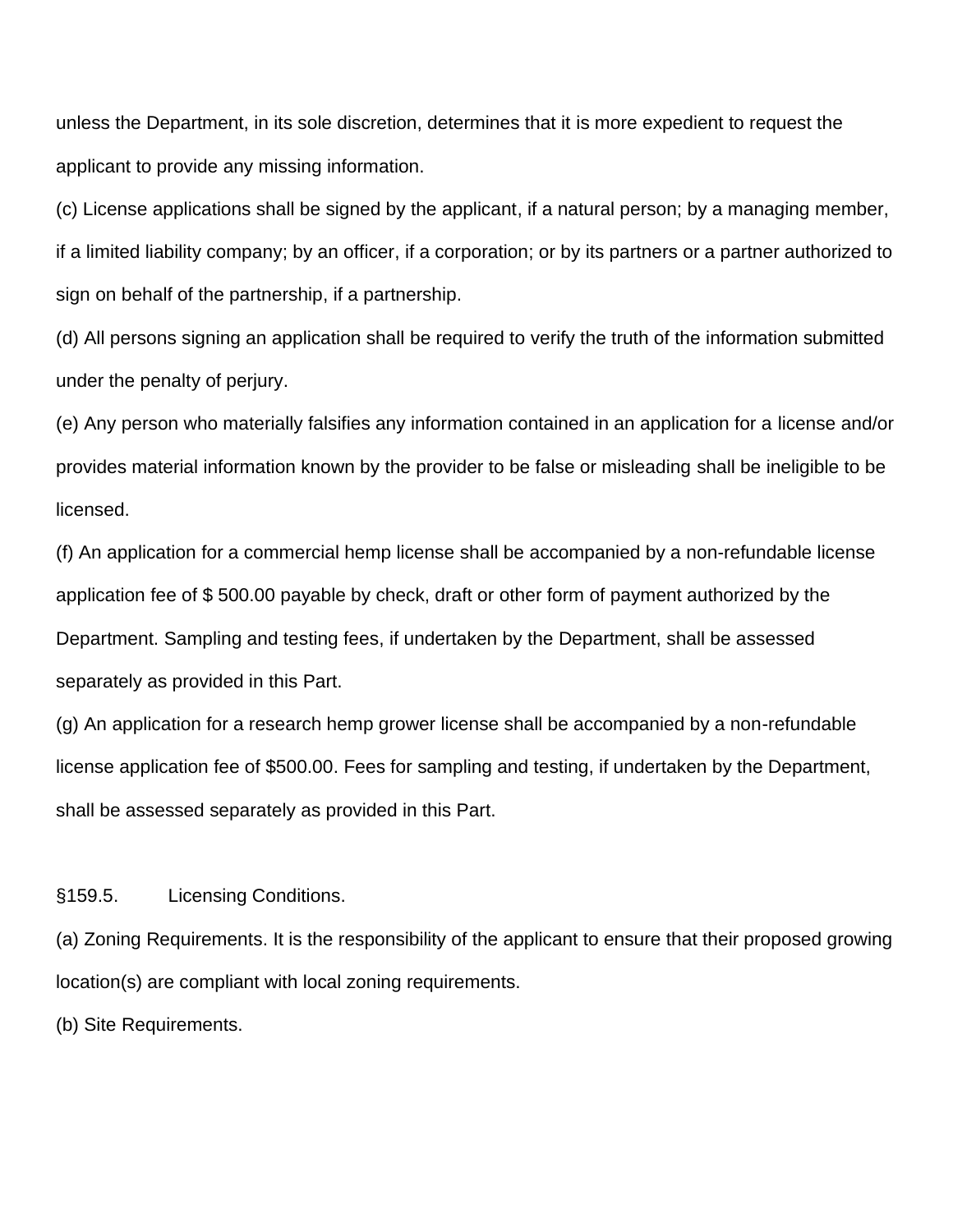(i) The growing of hemp in an area zoned as residential or in a residential dwelling is not permitted.

 (ii) The Department reserves the right to make determinations regarding the appropriateness of proposed growing, processing, and/or storage locations.

 (iii) The applicant must have control over the proposed locations through ownership or lease agreements.

(c) Facility Requirements. The applicant must have adequate facilities, equipment, process controls, testing capability, and security to grow, cultivate, and process hemp in connection with its growing and cultivation or to sell hemp plants or hemp seed.

§159.6. License term, form, and amendment.

(a) The Department shall issue commercial and research licenses.

 (i) All growers seeking a license to grow hemp for commercial sale or distribution shall apply for a commercial license.

 (ii) All growers seeking to engage in hemp research, and that will not offer hemp for commercial sale or distribution, may seek a research license.

 (iii) Unless a person is eligible for and obtains a license from the Department, such person shall not grow, cultivate, or handle hemp.

(b) The effective date of the license shall commence on the date of issuance set forth on the license. (c) Licenses shall be issued on a form prepared by the Department, containing, among other things, the name of the grower, the grower's principal place of business, a unique license number, and the license's date of issuance and expiration.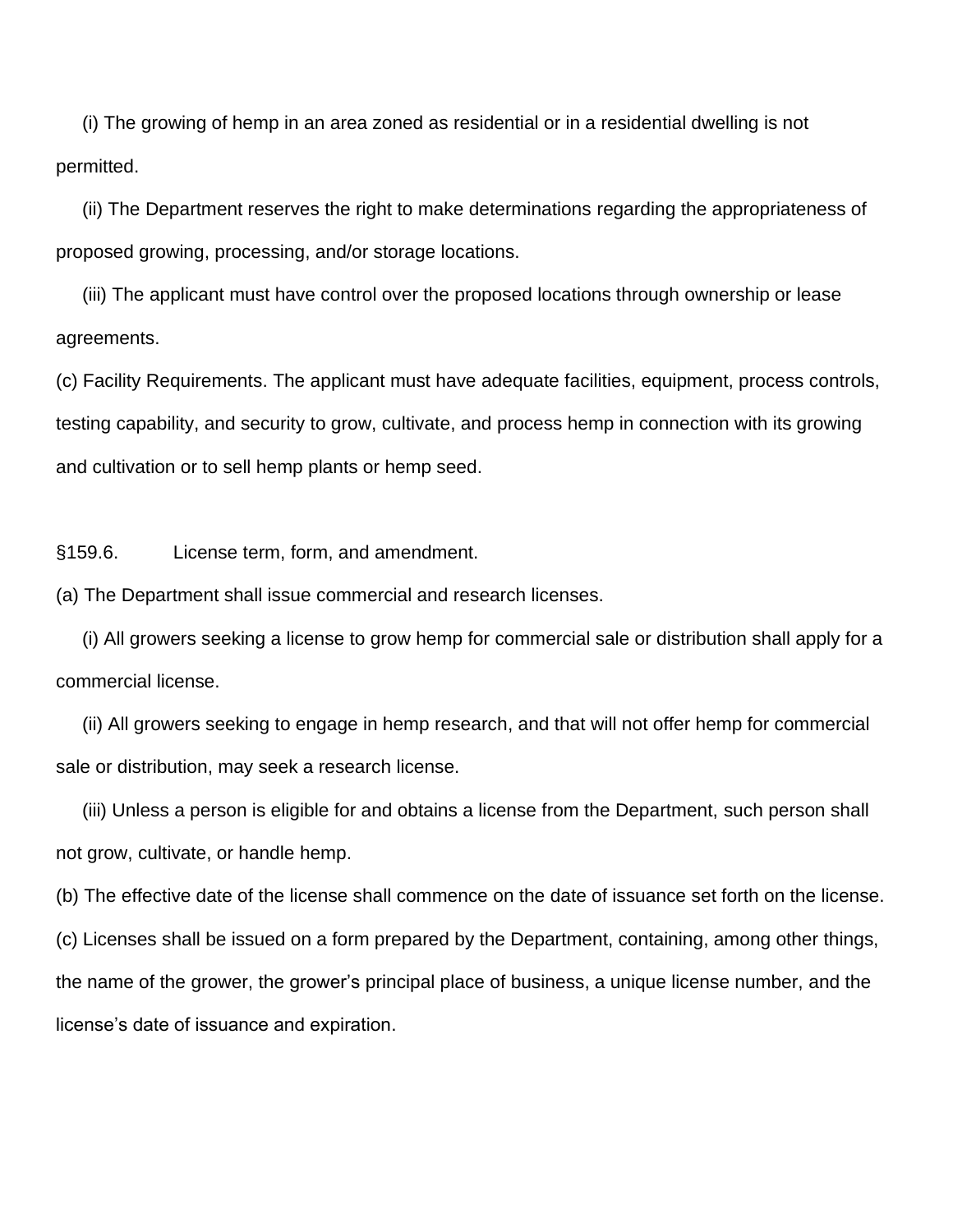(d) Amendment of a license is required if there is any change to the information submitted in the license application, including, among other things: the sale of a business, the growing or handling of hemp in a new location, the cessation of growing or handling of hemp at an authorized location, and/or the addition or removal key participants of the licensee.

 (i) An application for an amendment of a license shall be made on a form prepared by the Department, shall provide all the requested information, and be submitted to the Department together with a non-refundable \$100 amendment application fee.

 (ii) An incomplete amendment application shall not be processed and will be returned to the applicant, unless the Department, in its sole discretion, determines it more expedient to request the information from the applicant.

 (iii) The same procedures applicable to a license application shall apply to an application for an amendment.

§159.7. License renewal.

(a) An application for the renewal of a license shall be provided by the Department to the licensee at least 90 days prior to the expiration of the licensee's current license, and must be completed and submitted to the Department by the license holder at least 30 days before the expiration of the applicant's current license, accompanied by an application and administration fee of \$500.00. (b) An application for a renewal shall be subject to the same terms, information, collection requirements, and approval criteria under Sections 159.4 and 159.5. However, notwithstanding the above, no renewal license shall be issued to an applicant that does not hold a valid license at the time of the submission of an application.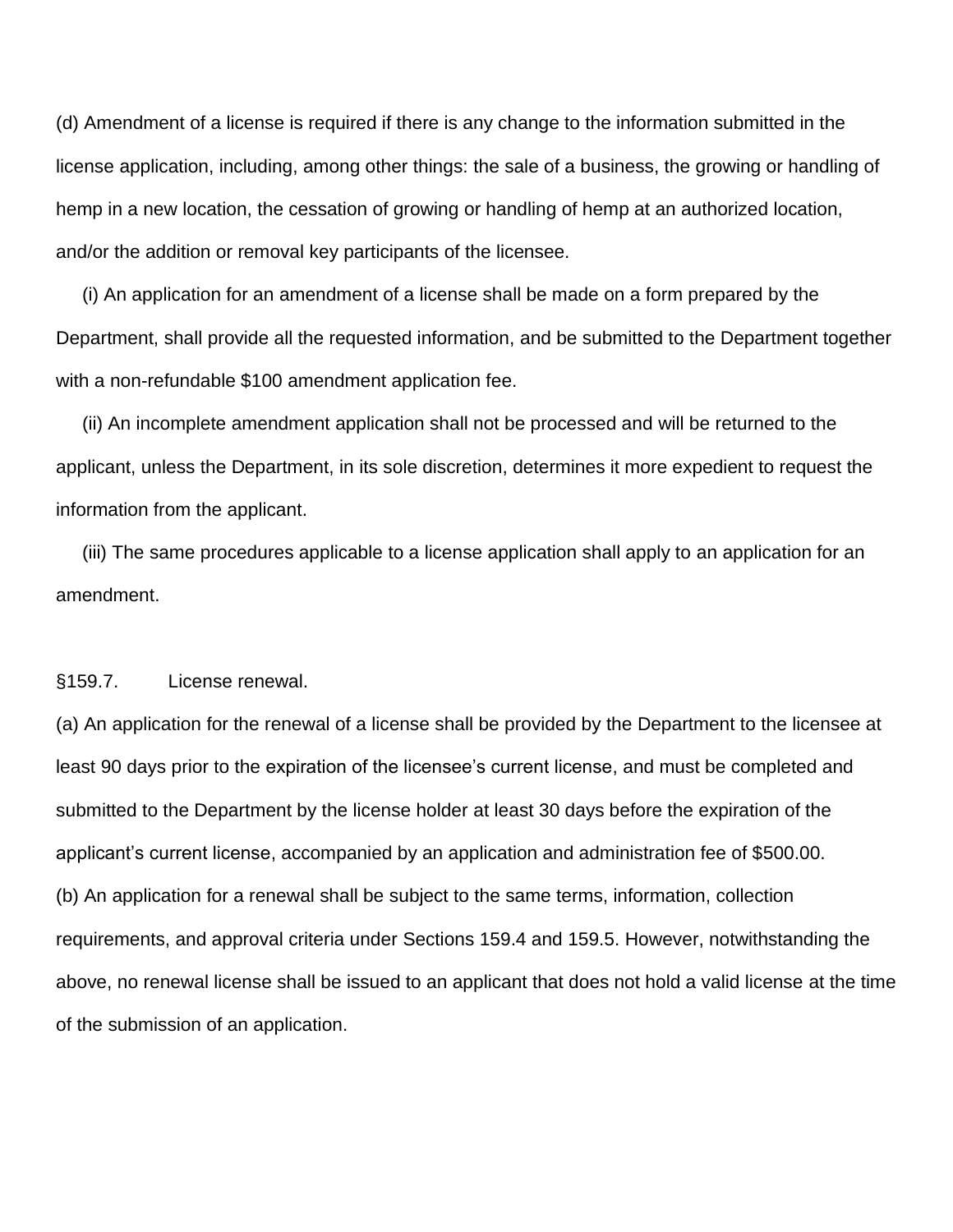§159.8. Granting, denying, and revoking licenses.

(a) The Commissioner may decline to grant an application for a license, may decline to renew or may revoke, suspend and/or impose conditions thereon, if he or she finds, after due notice and an opportunity to be heard, that the applicant or licensee:

(i) is not qualified to properly conduct the business of growing hemp; or

 (ii) has committed any acts injurious to the public health or welfare that are related to an issued grower license; or

 (iii) is found to be growing cannabis exceeding the acceptable hemp THC level with a culpable mental state greater than negligence; or

 (iv) has been found to have been negligently violating the provisions of this Part three times within a five-year period; or

(v) does not have adequate facilities, equipment, or security to cultivate or handle hemp; or

(vi) has failed to prepare or keep required records, after notice and failure to cure; or

 (vii) has failed to submit all reports required to be submitted by a licensee, after notice and failure to cure; or

 (viii) has made a material misstatement in the application for license or in any statement or record made or furnished to the Department; or

 (ix) the applicant or any of an applicant's key participants have been convicted of a felony under State or federal law relating to a controlled substance, and the denial of such license is permissible under the State law, or if the applicant or any of the applicant's key participants have been convicted under State or federal law relating to a controlled substance within the past ten years, except for those persons lawfully growing hemp under the 2014 Farm Bill research program before December 20, 2018, and whose conviction occurred before December 20, 2018; or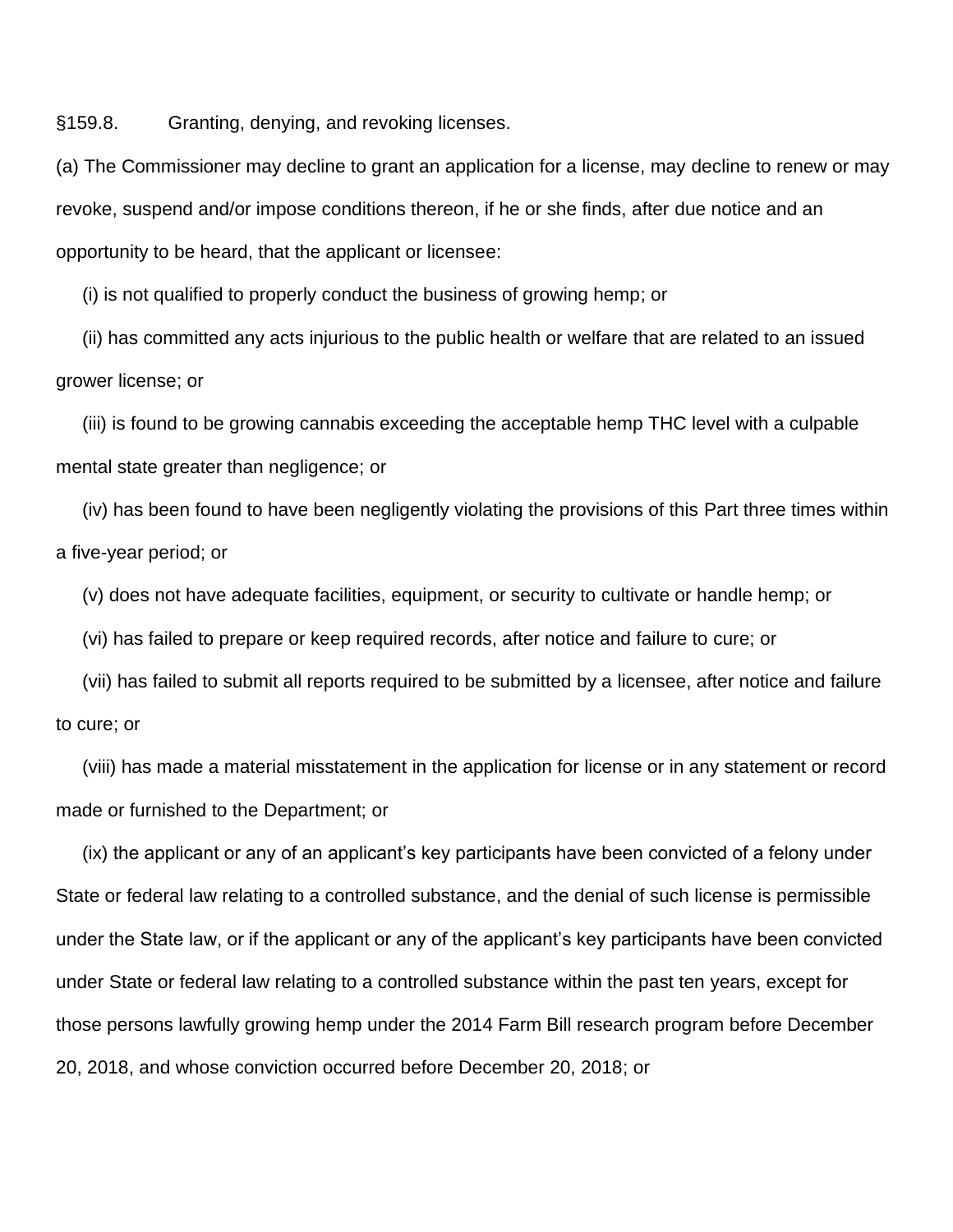(x) if a corporation, limited liability company, or partnership, has a person therein, who is a key participant who was responsible, in whole or in part, for any act for which a license may be denied, not renewed, or revoked; or

 (xi) is not capable of complying, or has failed to comply, with the requirements set forth in this Part or is otherwise incapable, or has failed to comply, with other legal requirements related, directly or indirectly, to the growing of hemp; or

 (xii) has grown or handled hemp outside the authorization granted by its license or has engaged in processing other than processing in connection with the growth and cultivation of hemp, retail sale or other hemp related activity without a required license; or

 (xiii) is seeking authorization for a person whose license has been suspended, revoked, or who is otherwise ineligible to be licensed as a grower; or

 (xiv) is seeking authorization to grow hemp on land that is currently an authorized growing location for another licensee.

(b) An applicant receiving an adverse determination with respect to a licensing decision may, within 30 days of the date of the transmission of the determination, request a review of the decision by submitting a written request for reconsideration, providing the basis for the person's belief that the determination was in error. The Department shall respond to the request for a review within 15 days of its receipt of the request for a review.

§159.9. Grower Inspection.

(a) The Department shall conduct, at a minimum, annual inspections of a random group of growers to ascertain whether, among other things, the grower's hemp is produced in conformity with State law and this Part, and whether required reports, records and documentation are properly maintained for accuracy and completeness.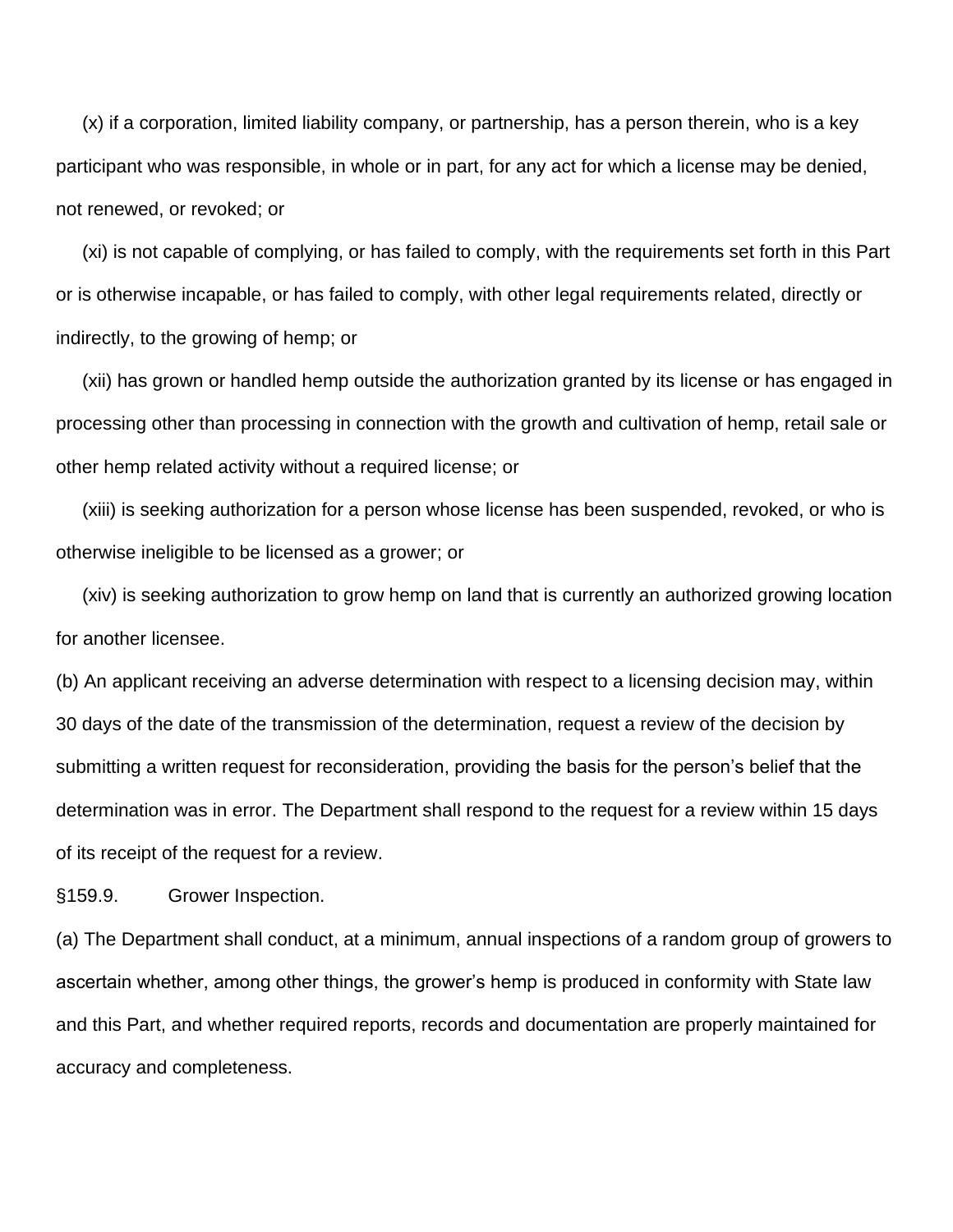(b) The Department, in its discretion, may conduct inspections of a random sampling of growers, performance-based inspections, or employ a combination of some or all such inspection approaches. (c) The Department's inspections may include site visits to the farms, fields, greenhouses, storage facilities, or other locations related to the grower's operation and the review of records and documentation and may include and cover, among other things, the grower's operational procedures, regulatory compliance, documentation, record keeping and reporting.

(d) The grower shall provide the Department with complete and unrestricted access to the premises where hemp is cultivated and stored and where the hemp cultivation business operates, as well as unrestricted access to the books and records of the grower relating to the cultivation of hemp.

§159.10 Sampling for Acceptable Hemp THC Levels.

(a) Sampling of Growers/Sampling Agents.

 (i) As currently authorized under federal law as an acceptable testing methodology for commercial growers, the Department or sampling agents certified by the Department, shall collect samples from all lots of the unharvested hemp plants of all growers to test for acceptable hemp THC levels within 30 days of the proposed harvest date ("pre-harvest sampling").

 (ii) Should the Department receive approval from the USDA to undertake performance-based sampling of growers which would eliminate the requirement to test all lots of all growers, the Department will seek to amend its grower sampling methodology to provide for performance-based sampling, where appropriate.

 (iii) Growers of hemp for research and research institutions may, with the written approval of the Department, adopt and carry out performance-based sampling.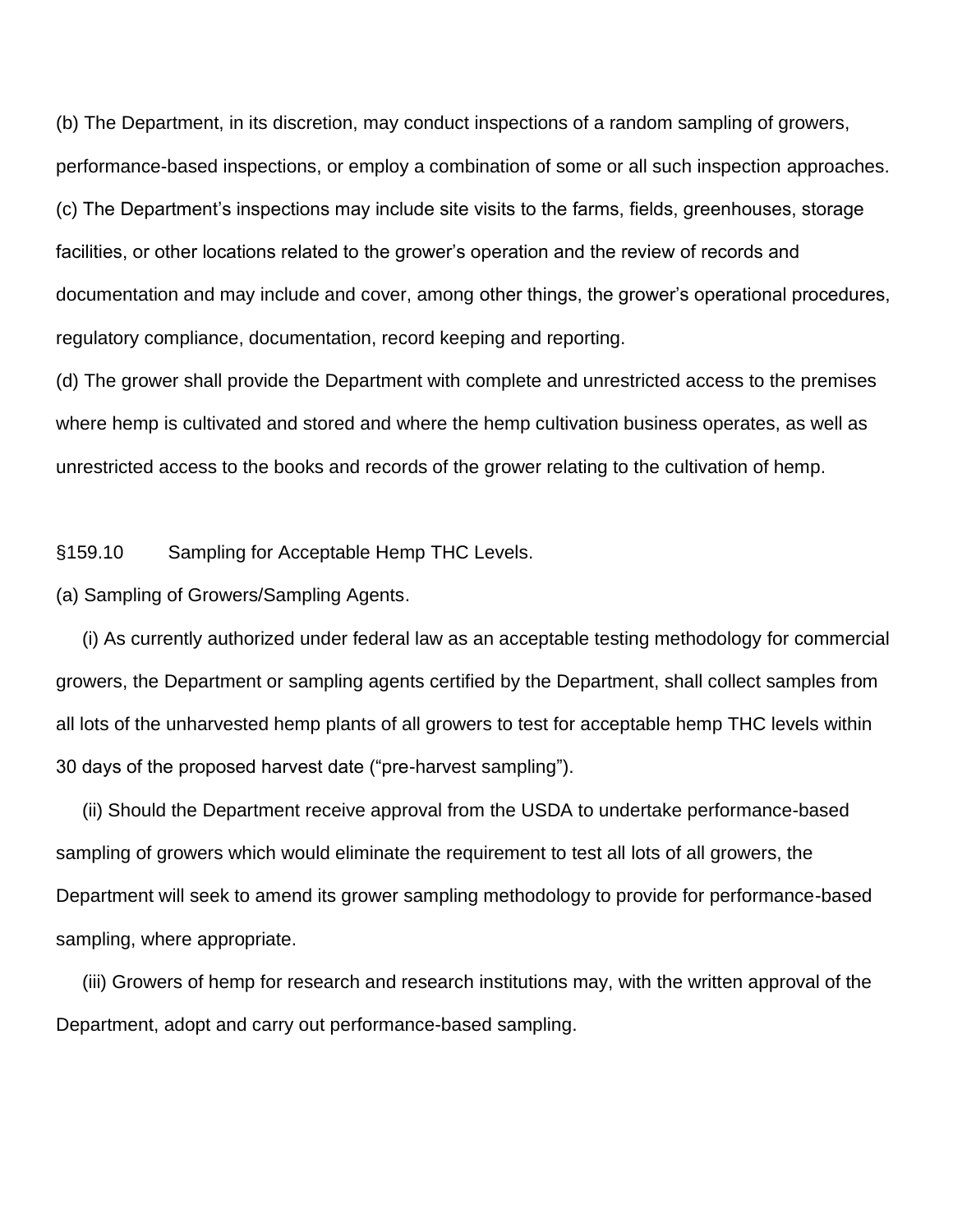(iv) Sampling for regulatory testing for acceptable hemp THC levels shall be conducted either by Department inspectors or sampling agents approved by the Department.

(v) Sampling agents shall be trained and certified by the Department.

 (vi) An applicant for State certification to sample hemp shall apply upon a form prepared by the Department, which application shall require a current criminal history report issued no more than 60 days prior to submission of the application to sample hemp.

(vii) The Department shall maintain and post a list of certified sampling agents on its website.

 (viii) Should the Department be required to provide sampling services, the grower shall pay a sampling fee equal to the actual cost of procuring the sample, mailing, or delivering the sample to the lab, and performing the laboratory analysis for each lot sampled by the Department.

 (ix) The cost of sampling by a Department-certified sampler will be determined by agreement between the sampling agent and the grower.

(b) Procedures for obtaining pre-harvest regulatory sampling.

 (i) The grower, using the Department's pre-harvest report form, shall notify the Department of the anticipated date for the harvest of its hemp crop and the number of lots to be harvested. The preharvest report form shall be delivered to Department so that it arrives no less than 30 days before the anticipated harvest date.

 (ii) The grower shall notify the Department in writing of any anticipated delay to the proposed date of harvest, which shall extend the time to complete the regulatory sampling by the number of days of the commencement of the harvest is delayed. If the harvest is delayed beyond 30 days after a sample has been taken, a new sample must be taken and tested prior to harvest.

 (iii) Pre-harvest sampling shall only be conducted by the Department or a Department-certified sampling agent. Plant material sampling by the grower or the grower's agent does not satisfy pre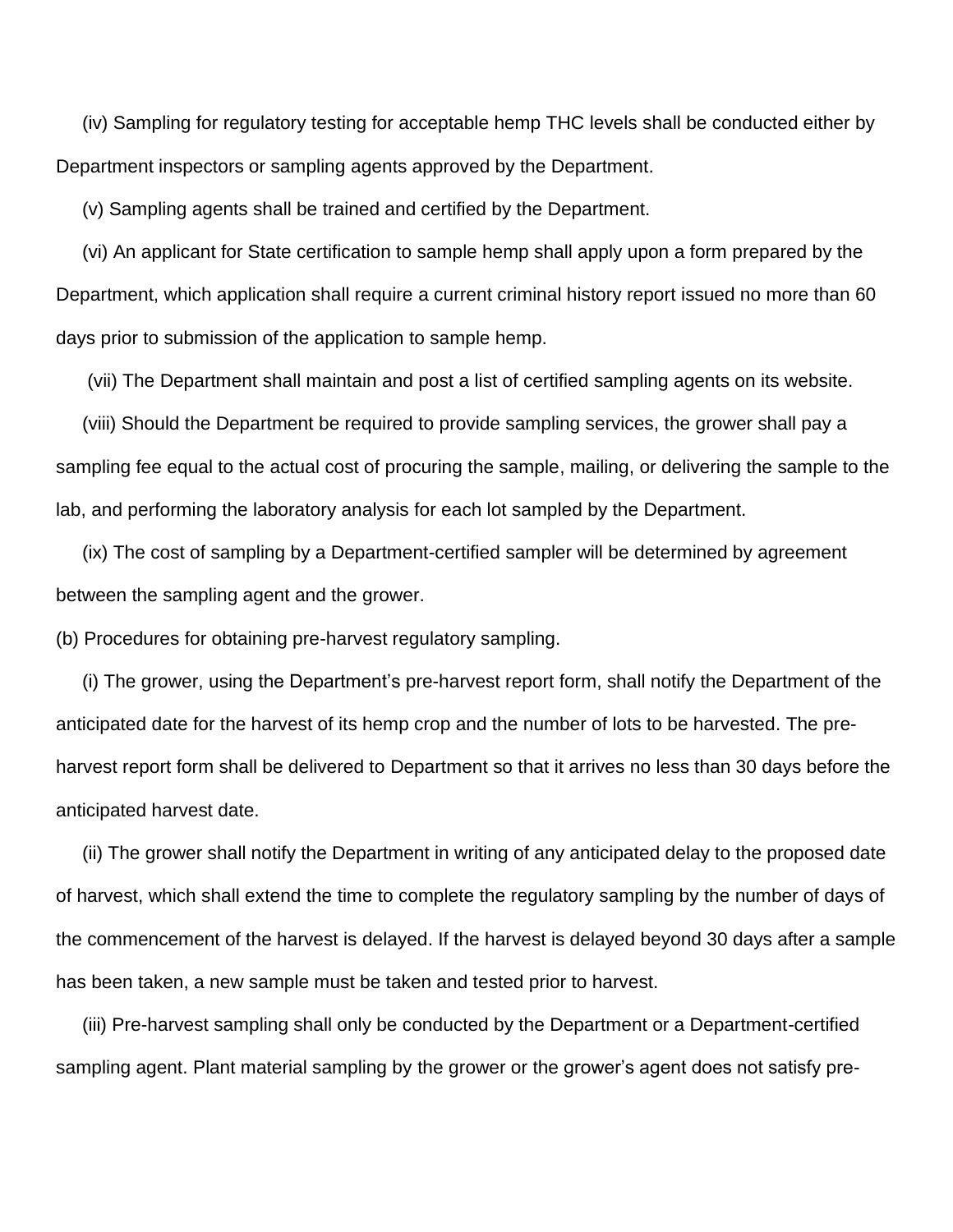harvest regulatory testing requirements and the plant material generated by the grower's sampling shall not be used for the Department's regulatory testing sampling.

 (iv) The grower shall not harvest its hemp until a Department inspector, or a Department-certified sampling agent, has completed the pre-harvest sampling of the grower's hemp or until the grower has received written approval to harvest from the Department.

 (v) Harvested hemp shall remain in the possession and control of the grower and not sold unless the testing required by this Part demonstrates that the lot of harvested hemp meets the acceptable hemp THC level and, accordingly, may enter the stream of commerce.

(c) Sampling of the hemp crop.

 (i) The Department and the sampling agents shall be provided with complete and unrestricted access to the grower's premises during business hours, to all hemp and other hemp plants and plant parts, whether growing or harvested, and all land, buildings and other structures used for the cultivation, handling, and storage of all hemp and cannabis and all locations listed in the grower's license.

 (ii) If requested by the Department, the grower shall provide an authorized representative of the grower to be present for the scheduled sampling.

 (iii) The Department's inspectors or Department-certified sampling agents shall sample the parts of unharvested hemp plants using a sampling method that is sufficient, at a confidence level of 95 percent, to conclude that no more than one percent of the plants in the lot exceed the acceptable hemp THC level or such other sampling method that the Department believes appropriate to ensure that the hemp produced by the grower does not exceed the acceptable hemp THC level.

 (iv) The Department or Department-certified sampling agents shall sample hemp grown using a sampling protocol published by the Department and posted on the Department website.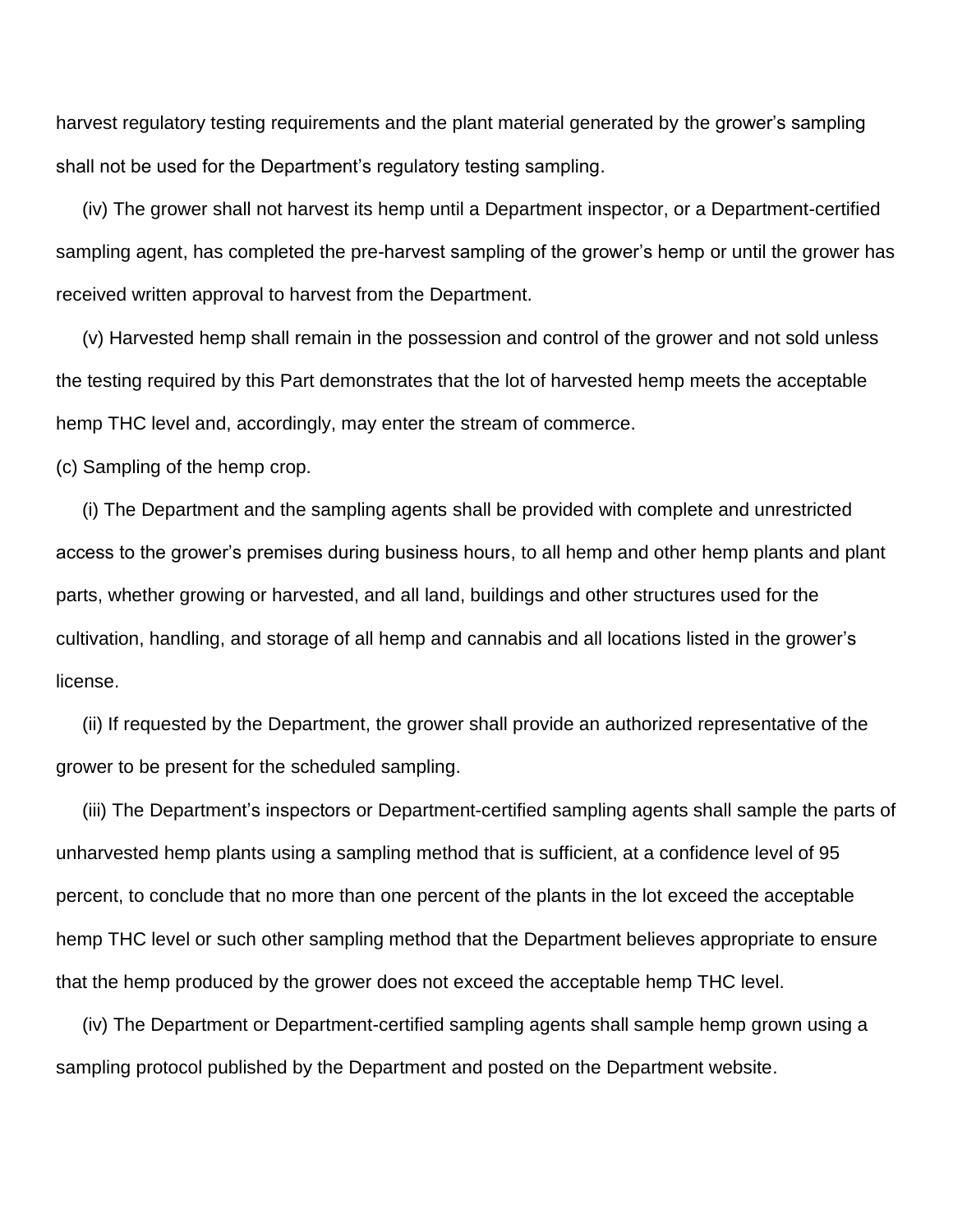(v) The sampling protocol may be amended from time to time, at the Department's discretion, provided that the amended protocol is posted on the Department's website, and shall go into effect for the following year's growing season.

 (vi) Samples of the cultivated hemp for the Department's regulatory testing shall be obtained from the flowering tops of plants when flowering tops are present and shall be approximately five to eight inches in length from the "main stem" (including the leaves and flowers), "terminal bud" (that occurs at the end of a stem), or "central cola" (cut stem that could develop into a bud) of the flowering top of the plant.

 (vii) Samples of hemp plant material from one lot shall not be comingled with hemp plant material from other lots.

#### §159.11. Regulatory THC testing.

(a) Testing Laboratories.

 (i) The Department, in its discretion, may conduct its regulatory testing at the Department's Food Laboratory or may authorize testing for the acceptable hemp THC level to be conducted, at the grower's expense, at a laboratory approved by the Department.

 (ii) Growers shall be required to pay a fee equal to the actual cost of performing the laboratory analysis for each sample tested by the Department for THC.

 (iii) After December 31, 2022, or a later date established by the USDA, testing for acceptable THC levels of pre-harvest samples shall be conducted only at laboratories registered with the United States Drug Enforcement Administration.

(iv) The Department shall provide a list of laboratories approved for testing.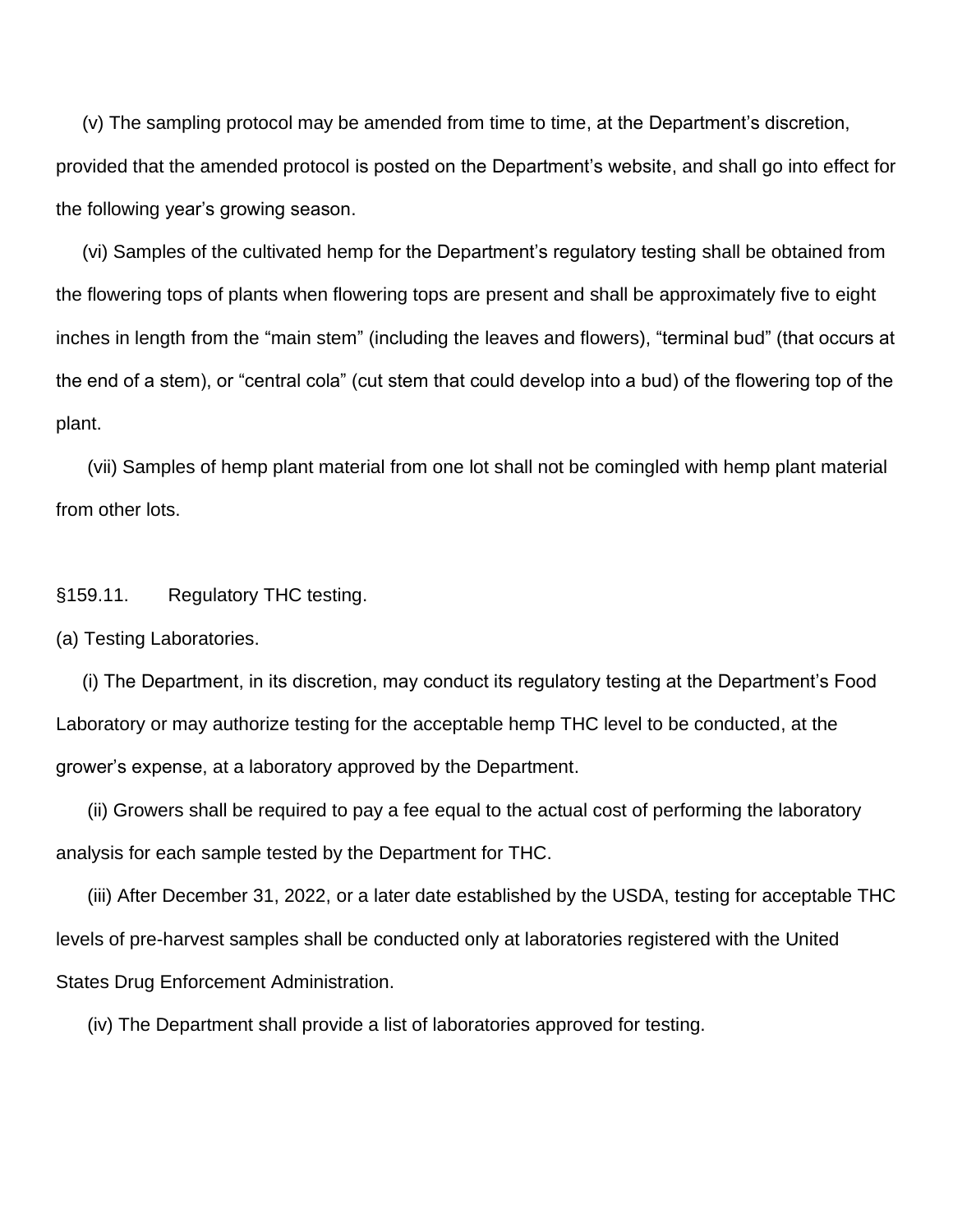(v) Private laboratories performing regulatory testing shall deliver their testing reports to the Department, the USDA, and the grower at the same time.

(b) Testing Standards.

 (i) Analytical testing for detecting the concentration level of THC in the sampled material shall meet the following standards:

(1) Laboratory quality assurance must ensure the validity and reliability of test results;

 (2) Analytical method selection, validation and verification must ensure that the testing method used is appropriate and that the laboratory can successfully perform the testing; and

 (3) The demonstration of testing validity must ensure consistent accurate analytical performance. Testing method performance specifications must ensure analytical tests are sufficiently sensitive for the purposes of the detectability requirements of this Part.

 (ii) Analytical testing of samples for THC must use post-decarboxylation or other similarly reliable methods approved by the Commissioner. The testing methodology must consider the potential conversion of THCA in hemp into THC, and the test result must measure the total available THC derived from the sum of the THC and the THCA content. Testing methodologies meeting this requirement include, but are not limited to, gas or liquid chromatography with detection.

 (iii) The total THC concentration level shall be determined and reported on a dry weight basis, unless the Department determines that some other method is more appropriate or accurate for the substance tested.

 (iv) With each test result, a measurement of uncertainty (MU) must be estimated and reported with the test results. Laboratories shall use appropriate, validated methods and procedures for all testing activities and evaluate measurement of uncertainty.

(c) Test results.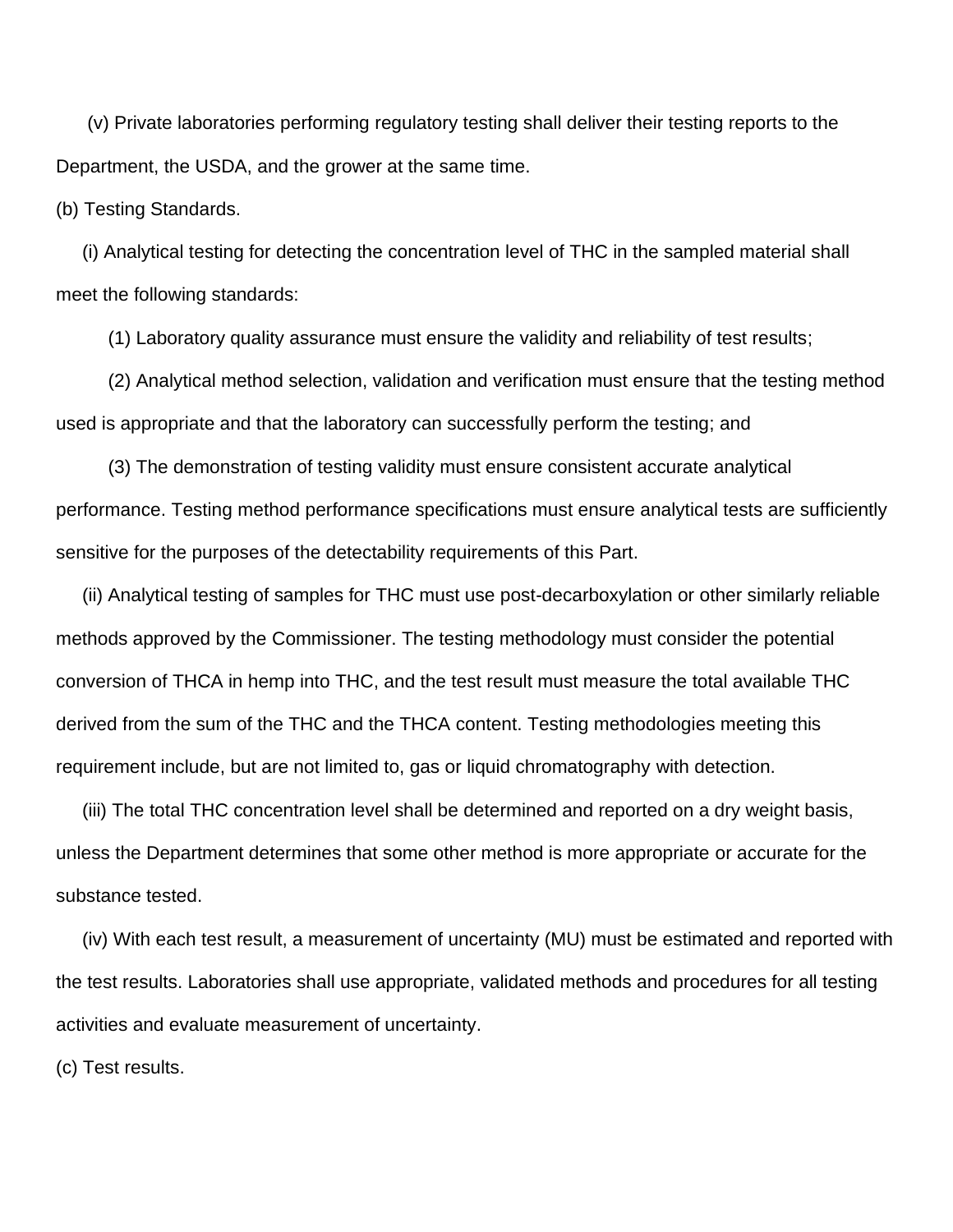(i) Any sample test result exceeding the acceptable hemp THC level shall establish a prima facie case that the lot represented by the sample is not in compliance with this Part.

(ii) Lots meeting the acceptable hemp THC level may enter the stream of commerce.

 (iii) Lots tested and determined to exceed the acceptable hemp THC level may not enter the stream of commerce unless remediated in a manner consistent with Section 159.12(b) of this Part. For lots testing above the acceptable hemp THC level and not remediated, the grower shall ensure that the lot is disposed of in a manner consistent with Section 159.12(a) of this Part.

 (iv) Remediated crops must be retested to ensure compliance with the acceptable THC levels. Retested remediated samples that exceed the acceptable hemp THC level must be disposed of in a manner consistent with Section 159.12(a) of this Part.

 (v) Any grower may request additional testing of the original sample, at the grower's expense, if the grower has a good faith belief that the original THC concentration level reported in the regulatory testing results is in error.

(d) The Department may provide notice of non-compliance to appropriate law enforcement agencies.

§159.12. Disposal or remediation of non-compliant hemp.

Commercial lots shall be subject to disposal or remediation when a sample tests over the acceptable hemp THC level based on regulatory sampling.

(a) Disposal.

 (i) A grower shall dispose of and document the disposal of non-compliant hemp within 5 days of the delivery of notice of regulatory testing results finding that a grower's hemp is non-compliant.

(ii) All non-compliant hemp shall be disposed of by one of the following methods:

(1) Disposal off site by using a DEA-registered reverse distributor or law enforcement; or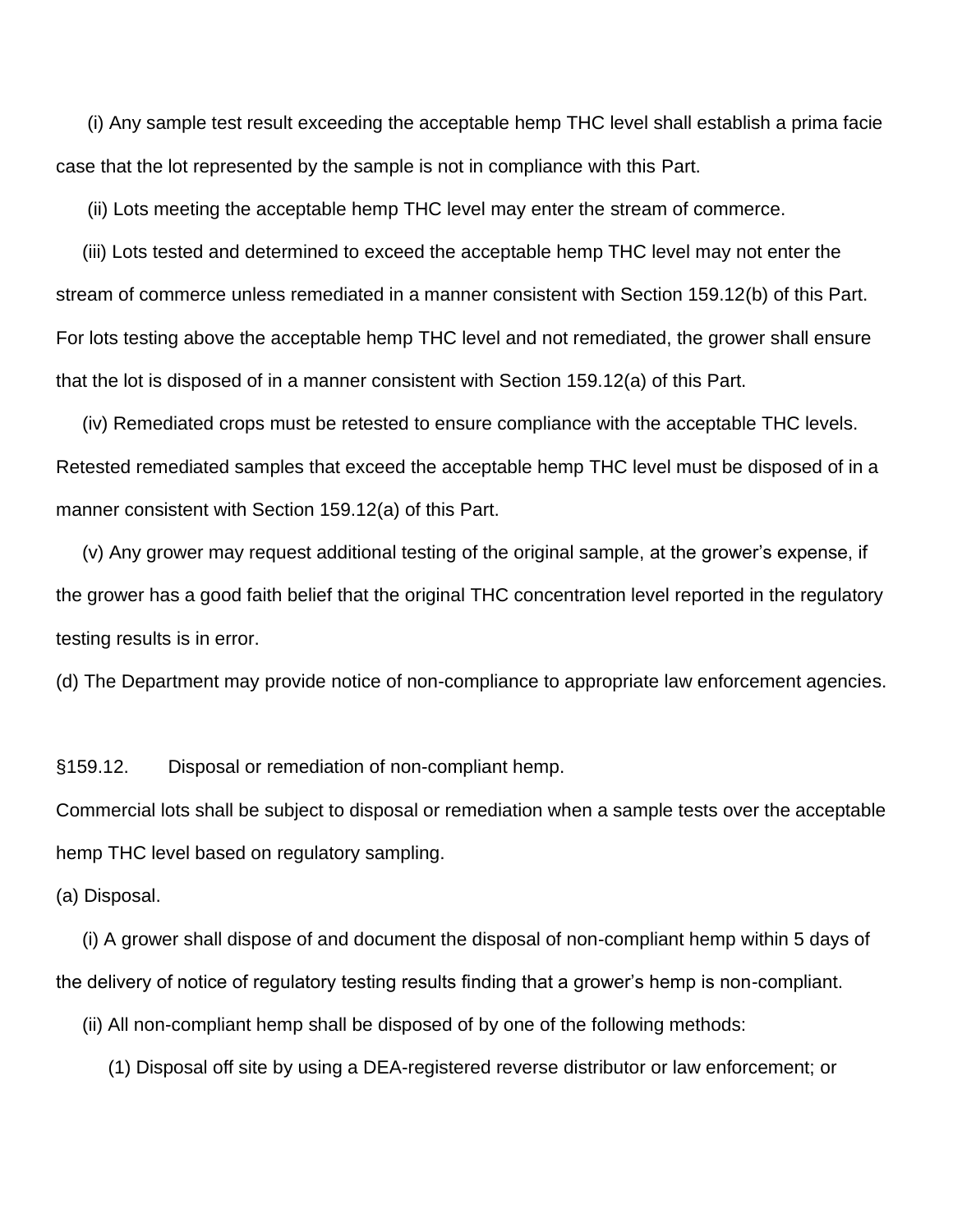(2) Disposal on site at the farm or hemp production facility using the following methods: plowing under non-complaint plants, composting into "green manure" for use on the same land, tilling, discing, burial or burning or other disposal methods, approved by the Department, and which make the product unusable, non-consumable, non-retrievable and unmarketable.

 (iii) On site disposal requires that the crop destruction be verified through the use of one of the following methods, which shall be approved by the Department in writing, prior to such disposal: inperson verification by a Department inspector, the taking of pictures, videos, or other proof of disposal, with the prior written approval of the Department.

 (iv) If the grower requests re-testing at its own expense, the grower shall dispose of and document the disposal of the non-compliant hemp within 5 days of the delivery of the notice of a final determination that the hemp is non-compliant.

(b) Remediation.

 (i) A commercial grower with non-compliant hemp may remediate the non-compliant crop by either:

(1) disposing of flower materials and salvaging the remainder of the plant; or

 (2) blending the entire plant into plant material biomass by chopping or shredding all flowers, buds, trichomes, leaves, stalks, seed, and all plant parts from the non-compliant sampled lot in such a way to create a homogeneous and uniform blend of all plant material of that lot.

 (ii) All remediated plant material shall be sampled by the Department or a Department approved sampling agent and tested for the material's THC levels at the grower's expense.

 (iii) Remediated biomass shall be separated from any compliant hemp stored in the area and clearly labeled and demarcated as "hemp for remediation purposes." All lots subject to remediation shall be stored, labeled, and demarcated apart from each other and from other compliant hemp lots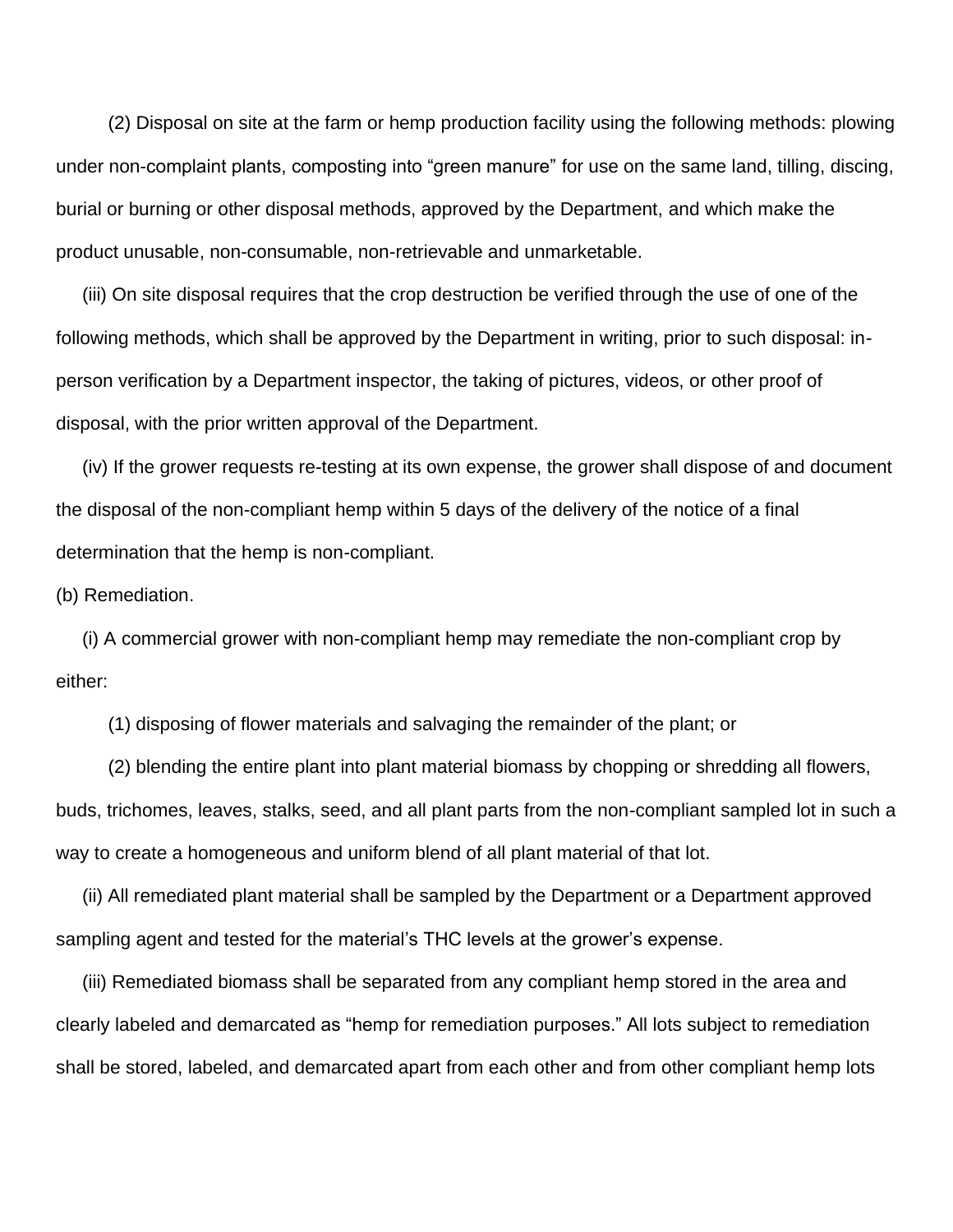stored or held nearby. Remediated biomass shall not leave the labeled and demarcated area until a test result showing compliance with the acceptable hemp THC level is received or until the biomass is destroyed.

 (iv) Only successfully remediated plant material may enter the stream of commerce and any noncompliant hemp shall be destroyed as set forth above.

### §159.13. Recordkeeping.

(a) A licensee shall create, maintain, and make available accurate records, in a form and at a location satisfactory to the Commissioner, and which sets forth the following information:

(i) a description of the registered premises where hemp is grown;

(ii) the name of the cultivar(s) grown, and the number of plants of each cultivar purchased,

acquired, and used, for the applicable growing season;

(iii) the amount and acreage of hemp grown during each growing season;

 (iv) the amount and acreage of hemp disposed of on a yearly basis, including, but not limited to the hemp disposed of pursuant to §159.12 of this Part; and

(v) the results of all required testing.

(b) The Department shall collect and maintain information for each grower licensed or authorized to produce as set forth in Section 159.4(a)(i) and (ii), as well as the status and number of each grower's license.

§159.14. Reporting requirements.

(a) Reporting to Farm Service Agency. All growers shall report hemp crop acreage to the Farm Service Agency within 10 days of planting, and shall provide, at minimum, the following information: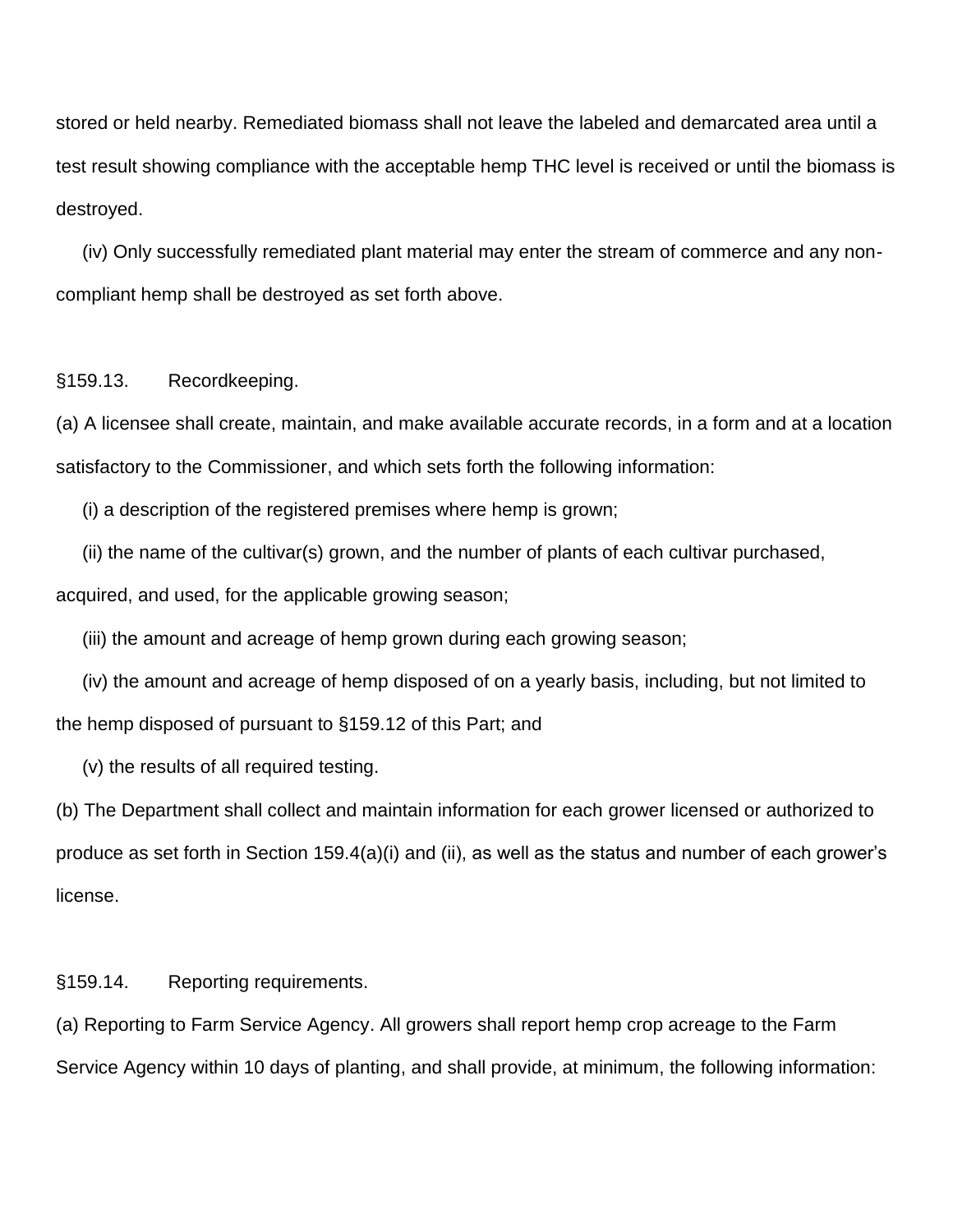(i) Street address and geospatial location for each lot or greenhouse where hemp will be produced. If a producer operates in more than one location, or is producing under multiple licenses, production information shall be provided for each location;

 (ii) Acreage dedicated to the production of hemp, or greenhouse or indoor square footage dedicated to the production of hemp; and

(iii) State license or authorization identifier in a format prescribed by the USDA.

(b) Planting Reports. For each growing season, and within 10 days of the submission of an FSA-578 form, growers shall submit a planting report, on a form provided by the Department, identifying each site on which the grower has planted hemp. If a grower does not plant hemp during a growing season, or one of the approved locations will not be planted in a season, the grower shall also set forth any and all approved sites where hemp will not be planted during that growing season. (c) Pre-Harvest Reports. For each growing season, a grower shall submit a pre-harvest report, on a form provided by the Department. The pre-harvest report shall be submitted to the Department in a manner that ensures that the Department is provided with at least 30-days prior notice of the date of the intended harvest. The report shall set forth the date(s) of the grower's intended harvest, the number of lots to be harvested and the acreage of the lots to be harvested. The grower shall notify the Department immediately of any changes to the anticipated harvest date.

(d) Post-Harvest Reports. A post-harvest report, on a form provided by the Department, must be filed with the Department within 15-days of the completion of each harvest.

(e) Additional Reporting Requirements. Growers shall report to the Department information it requests to facilitate regulatory oversight.

§159.15. Infractions and Violations.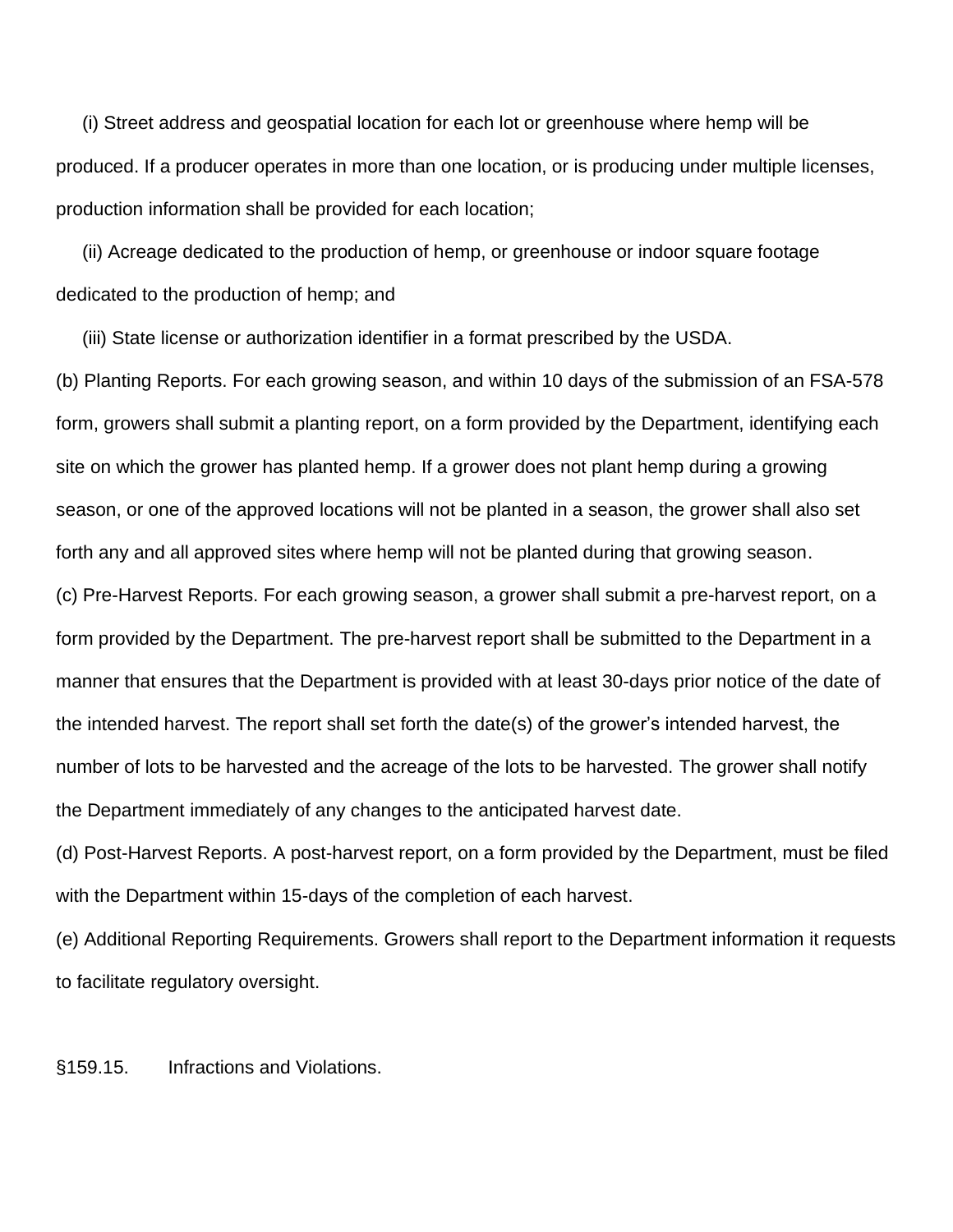Growers failing to adhere to the requirements set forth in this Part shall be subject to penalties and other enforcement action, including suspension and license termination, depending on the number and extent of the infractions or violations that have occurred. The failure to comply with the Part's requirements fall into three categories, as follows:

(a) Infractions. Infractions occur when a grower fails to follow any of the requirements of this Part, and which are not more specifically addressed in paragraphs (b) and (c) herein.

 (i) The Department shall advise growers of infractions observed by its inspector by delivery of an inspection report listing the infractions observed or by delivery of a notice of infraction.

(ii) The Department shall establish a date by which the infraction shall be corrected.

 (iii) A grower shall have an opportunity to be heard concerning any noticed infraction with respect to which the Department takes enforcement action.

 (iv) At the Department's discretion, a grower may be required to enter into a compliance agreement to ensure future compliance.

(b) Negligent violations. Negligent violations occur when a grower fails to exercise the level of care that a reasonably prudent person would exercise in complying with the requirements set forth in this Part.

(i) The following actions fall within the category of negligent violations:

(1) Growing and handling of hemp without a valid license; or

(2) Growing and handling hemp at sites and locations not approved under the grower's license;

or

 (3) Producing cannabis exceeding the acceptable hemp THC level, provided that the regulatory sample of the cannabis does not have a total THC concentration of more than 1.0 percent on a dry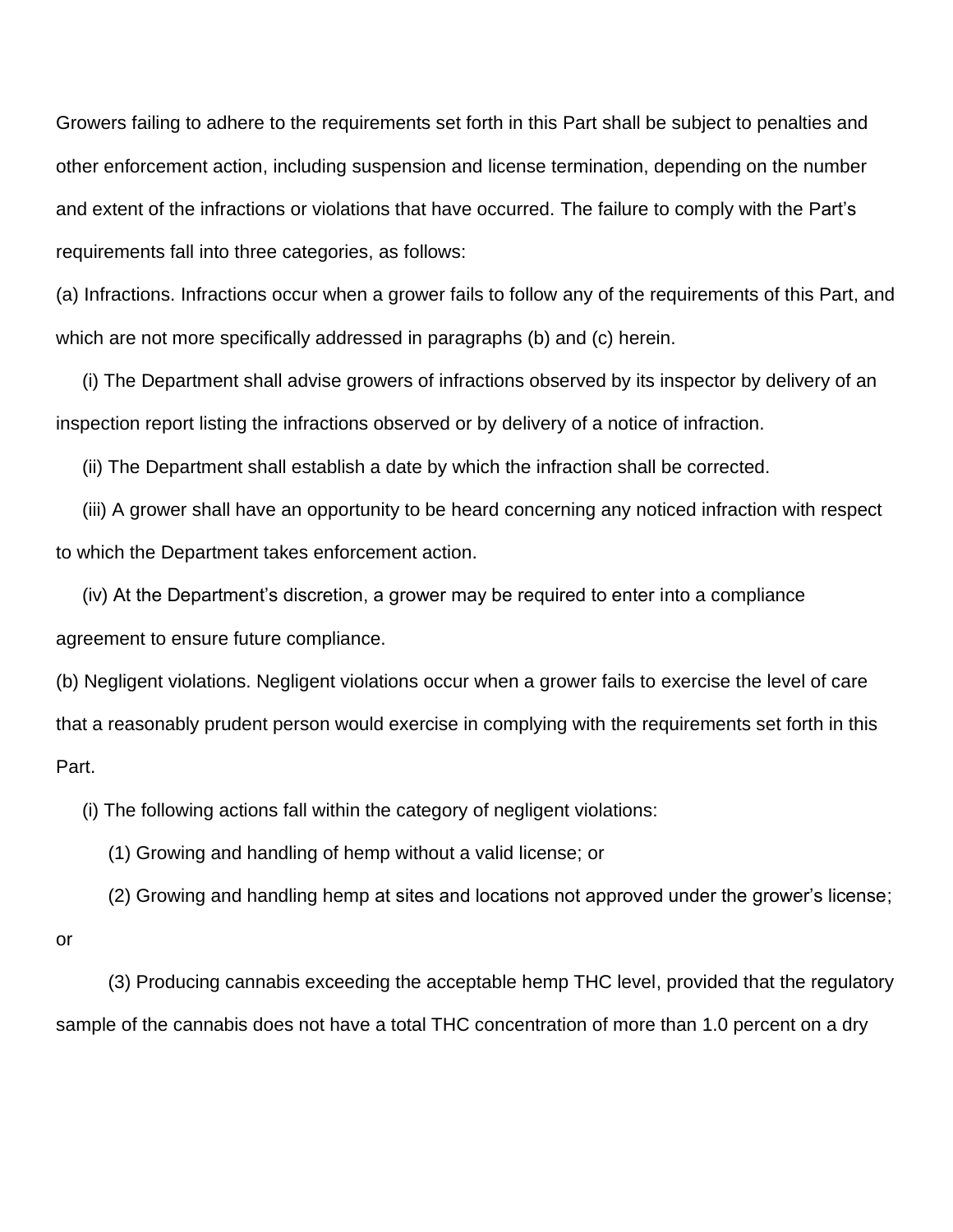weight basis, and the grower can demonstrate that it has made reasonable efforts to grow compliant hemp; or

 (4) Failing to timely dispose or otherwise handle all lots of plants determined to have a more than the accepted hemp THC level in a manner consistent with this Part or the guidance adopted pursuant to this Part; or

 (5) Harvesting hemp prior to the collection of a regulatory pre-harvest sample by a Department inspector or Department-certified sampling agent or prior to receiving written approval to harvest from the Department; or

(6) Harvesting hemp more than 30 days after the regulatory sampling date; or

 (7) Commingling lots of harvested plant material prior to the time that the sampled lots are tested and determined not to exceed the accepted hemp THC level; or

 (8) Failing to segregate and store the plant material from each lot subject to regulatory sampling at an approved site or such other location storage or changing its location from the location authorized by the Department until regulatory testing results demonstrate that the plant material does not exceed the accepted hemp THC level.

 (ii) For each negligent violation, the Department shall issue a Notice of Violation, advising the grower of the negligent violation and providing a deadline by which the violation shall be corrected.

 (iii) The issuance of a Notice of Violation may result in an assessment of a penalty or other enforcement action.

 (iv) A grower may contest the noticed violation within 15 days of the date of the notice, and shall be provided with an opportunity to be heard with respect to the noticed violation.

(v) Corrective action for negligent violations.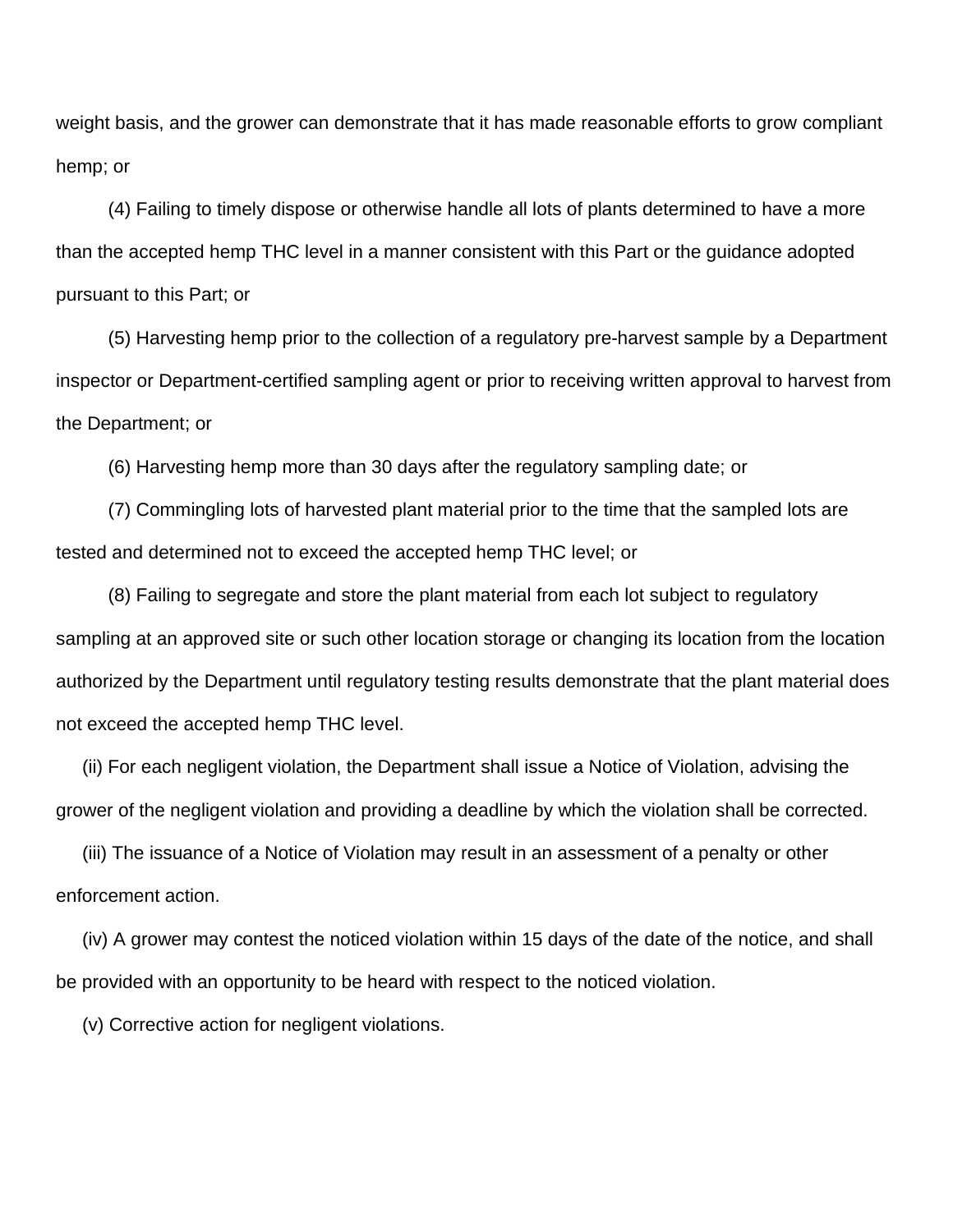(1) Unless the grower contests the violation, within 20 days of the date of the notice, the grower shall submit a corrective action plan for the Department's approval, which, at a minimum, shall include:

(A) A reasonable date by which the negligent violation shall be corrected; and

 (B) The actions to be taken by the grower to correct the violation and to ensure future compliance with the requirements that were not met; and

 (C) A schedule for the submission of quarterly reports for a period of two years, which reports will advise the Department of the grower's compliance with its corrective action plan.

 (2) The Department shall advise the grower whether the proposed plan is approved as submitted or if any changes or additional requirements are needed for an acceptable plan.

 (3) Pursuant to 7 U.S.C. 1639p(e)(2)(C), a grower with an approved plan shall not, as a result of the negligent violation, be subject to any criminal enforcement action by Federal or State government.

 (4) The State may conduct inspections to determine if the corrective action plan has been implemented as submitted.

 (5) If a subsequent violation occurs while a corrective action plan is in place, a new corrective action plan must be submitted with a heightened level of quality control, staff training, and quantifiable action measures.

 (vi) A grower that negligently violates the requirements of this Part three times during a 5-year period shall be ineligible to produce hemp for a period of 5 years beginning as of the date of the third violation.

(c) Culpable Violation. A grower, with a culpable mental state greater than negligence, that: (1) grows or cultivates hemp with a total THC level in excess of 1 percent on a dry weight basis; (2) handles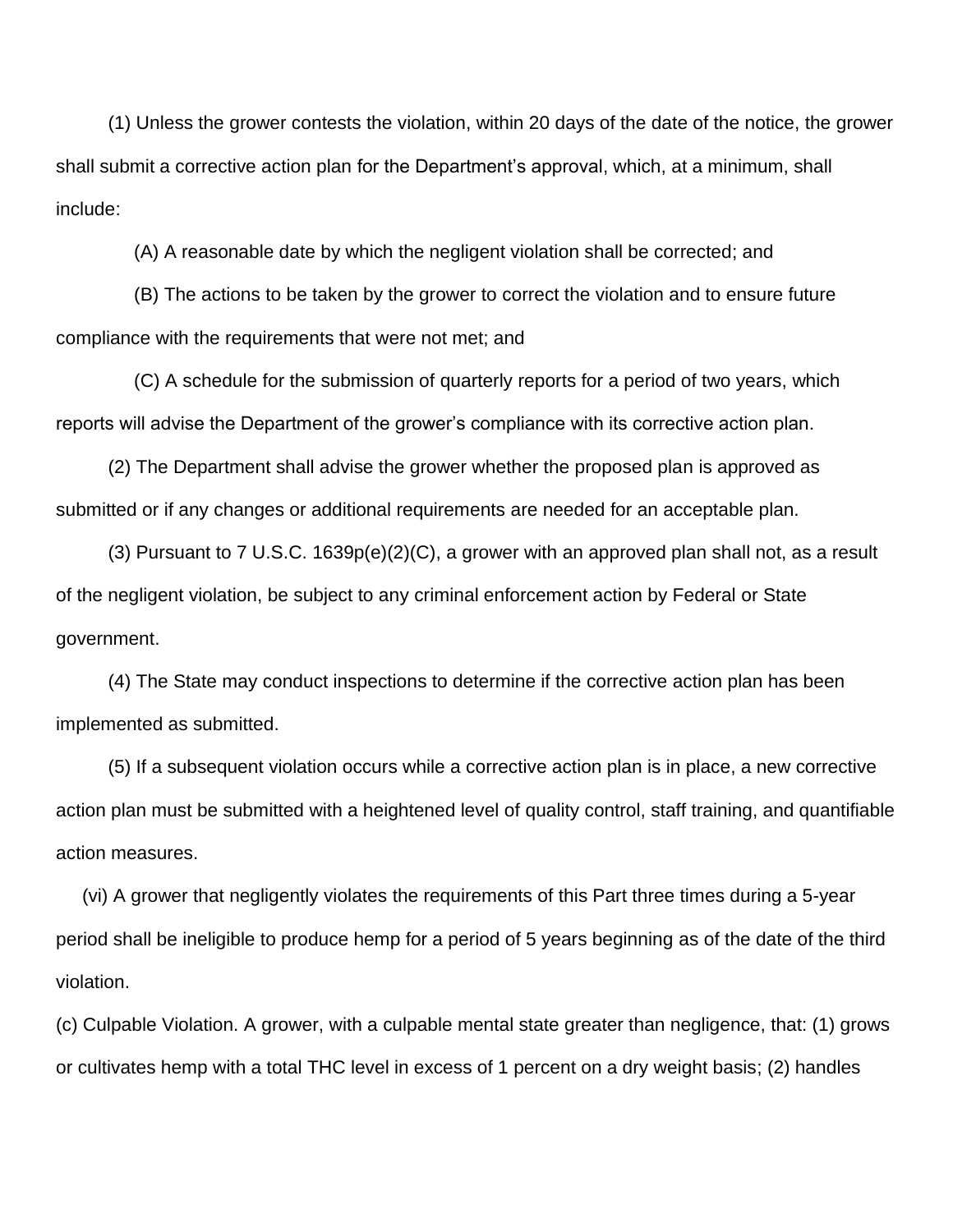such non-compliant hemp for a purpose other than ensuring its destruction pursuant to the requirements of this Part; 3) and/or introduces such non-compliant hemp into the stream of commerce, commits a culpable violation under this Part.

 (i) When the Department has reason to believe that a grower has committed a culpable violation, it shall issue a Notice of Violation, and undertake such other enforcement action it deems appropriate.

 (ii) A grower may contest the noticed violation within 15 days of the date of the notice and shall be provided with an opportunity to be heard with respect to the noticed violation.

 (iii) If the Department determines that a grower has committed a culpable violation, the Department shall immediately report the grower to the U.S. Attorney General and the chief law enforcement officer of the State.

§159.16. License suspension.

(a) The Department may issue a notice of suspension to a grower if the Department or its agents receive credible evidence establishing that a grower has:

(i) Engaged in conduct violating a provision of this Part; or

 (ii) Failed to comply with a written direction from the Commissioner related to negligent conduct set forth in this Part.

(b) Any grower whose license has been suspended shall not handle or remove hemp from the location where the hemp was located at the time when the Department issued its notice of suspension without prior written authorization from the Department.

(c) Any grower that has been suspended shall not harvest or otherwise dispose of hemp without prior written authorization from the Department.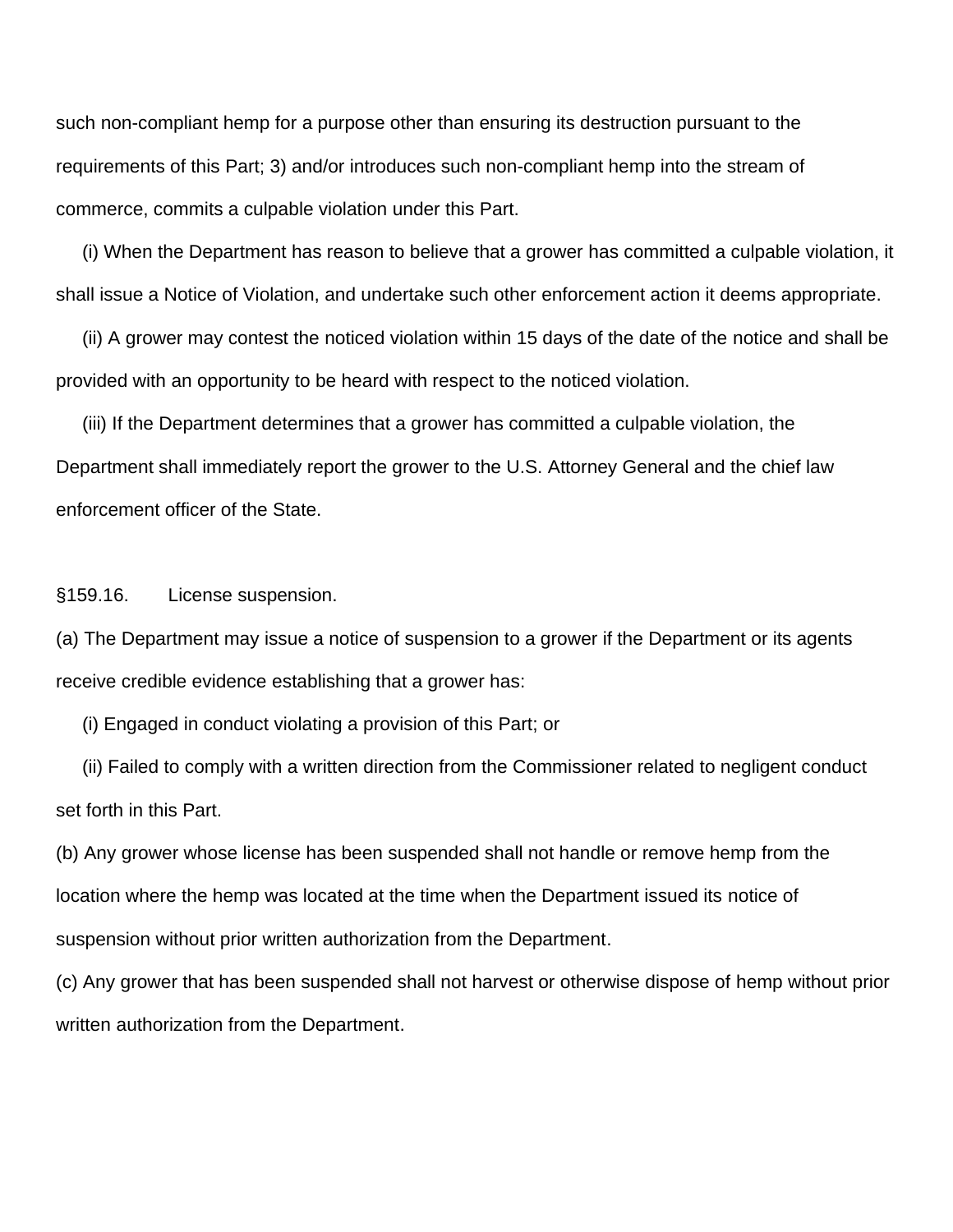(d) A grower that has been issued a notice of suspension may continue to cultivate hemp it has planted pending a resolution of the issue giving rise to the suspension.

(e) A grower that has been issued a notice of suspension may seek a review of that suspension within 15 days by application to the Commissioner.

(f) A producer whose license has been suspended may be required to complete a corrective action plan to fully restore the license.

§159.17. Registrations for Hemp Seed and Plant Sales.

### (a) Seed Sales.

(i) No person shall sell hemp seeds in the State unless registered with the Department.

 (ii) Registrations are obtained by submitting a fully completed application on a form prepared by the Department, providing, among other things, the following information:

 (1) If the applicant is an individual, the applicant's full name, address, telephone number and email address (if available). If the applicant is a business entity, the entity's complete name, its principal business address, the full name and title of key participants, their respective email addresses (if available) and the entity's employer identification number (EIN); and

 (2) A legal description of the property at which the seed is stored and handled and the geospatial location for each site; and

 (3) A current criminal history report for all key participants and information to evidence that the applicant has or will have adequate facilities, equipment, and security to undertake the storage and sale of hemp seed and to comply with applicable State law.

 (iii) Upon the submission of a completed registration application, together with a registration fee of \$100.00, the Department shall register the applicant, which authorizes the registrant to engage in the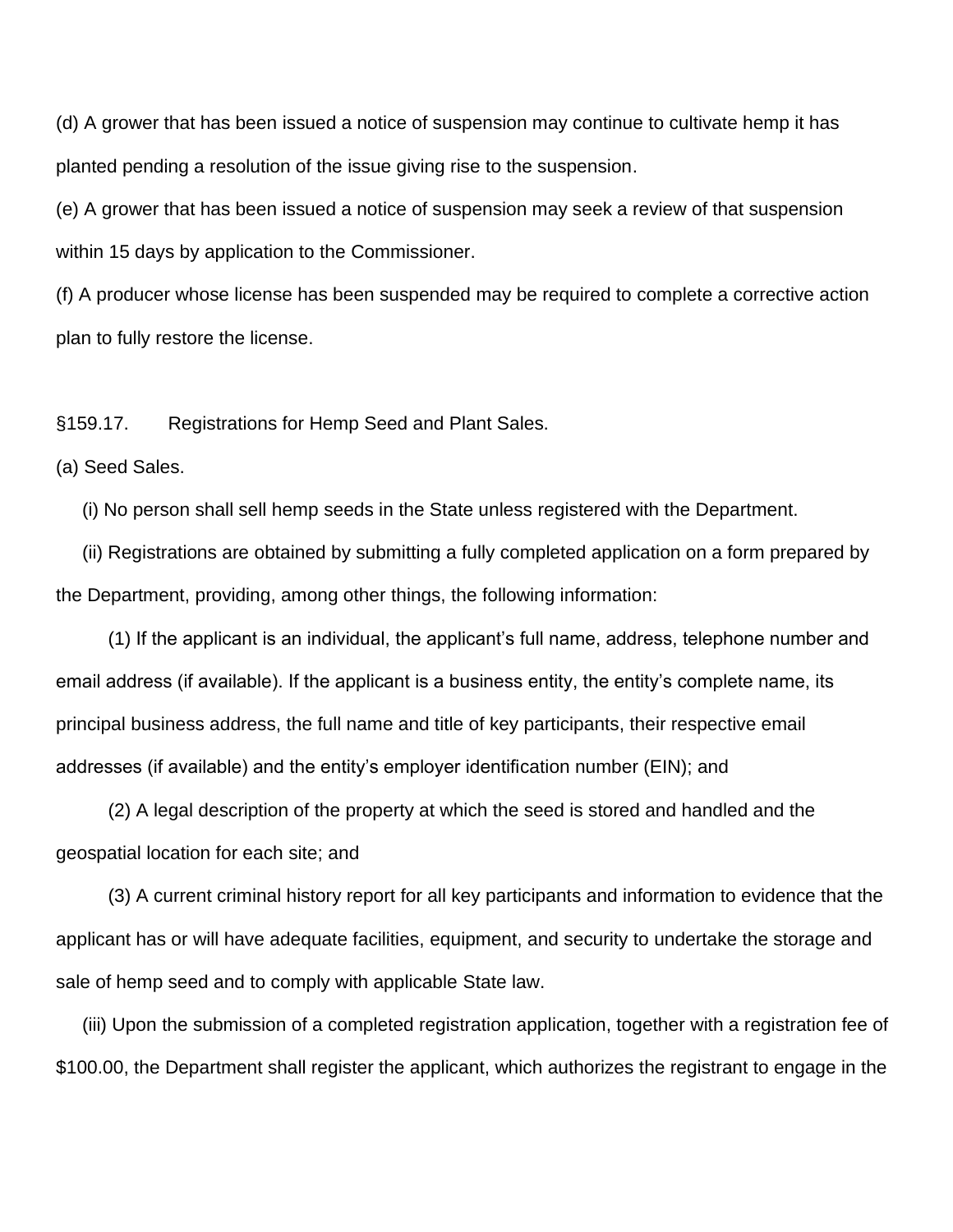sale of hemp seeds in the State for a period of three years with the term beginning on the date of issue shown on the license.

 (iv) Sale of hemp seed is permitted to only those holding State or Federal licenses authorizing the buyer to grow and cultivate hemp.

 (v) Registrants shall maintain a log of all hemp seeds sold for a period of three years, which log shall include the name, address and phone number of each person purchasing the seed, their State or Federal hemp registration or license number, the quantity and variety of the seed purchased, and the date of the purchase.

 (vi) The Department shall have full access to the licensed premises and the property at which the seed is stored and shall have the authority to inspect and audit sales records on a periodic basis.

 (vii) Upon notice and an opportunity to be heard, the selling of hemp seed to persons not authorized to grow hemp or failure to create and maintain required records may result in the revocation of a registration.

(b) Plant Sales.

 (i) No person shall sell hemp plants in the State unless such person holds both a hemp grower license under this Part and a nursery grower license pursuant to Agriculture and Markets Law Article 14, Section 163-b.

 (ii) Registrations may be obtained by submitting a fully completed application on a form prepared by the Department, providing, among other things, the following information:

 (1) If the applicant is an individual, the applicant's full name, address, telephone number and email address (if available). If the applicant is a business entity, the entity's complete name, its principal business address, the full name and title of key participants, their respective email addresses (if available) and the entity's employer identification number (EIN); and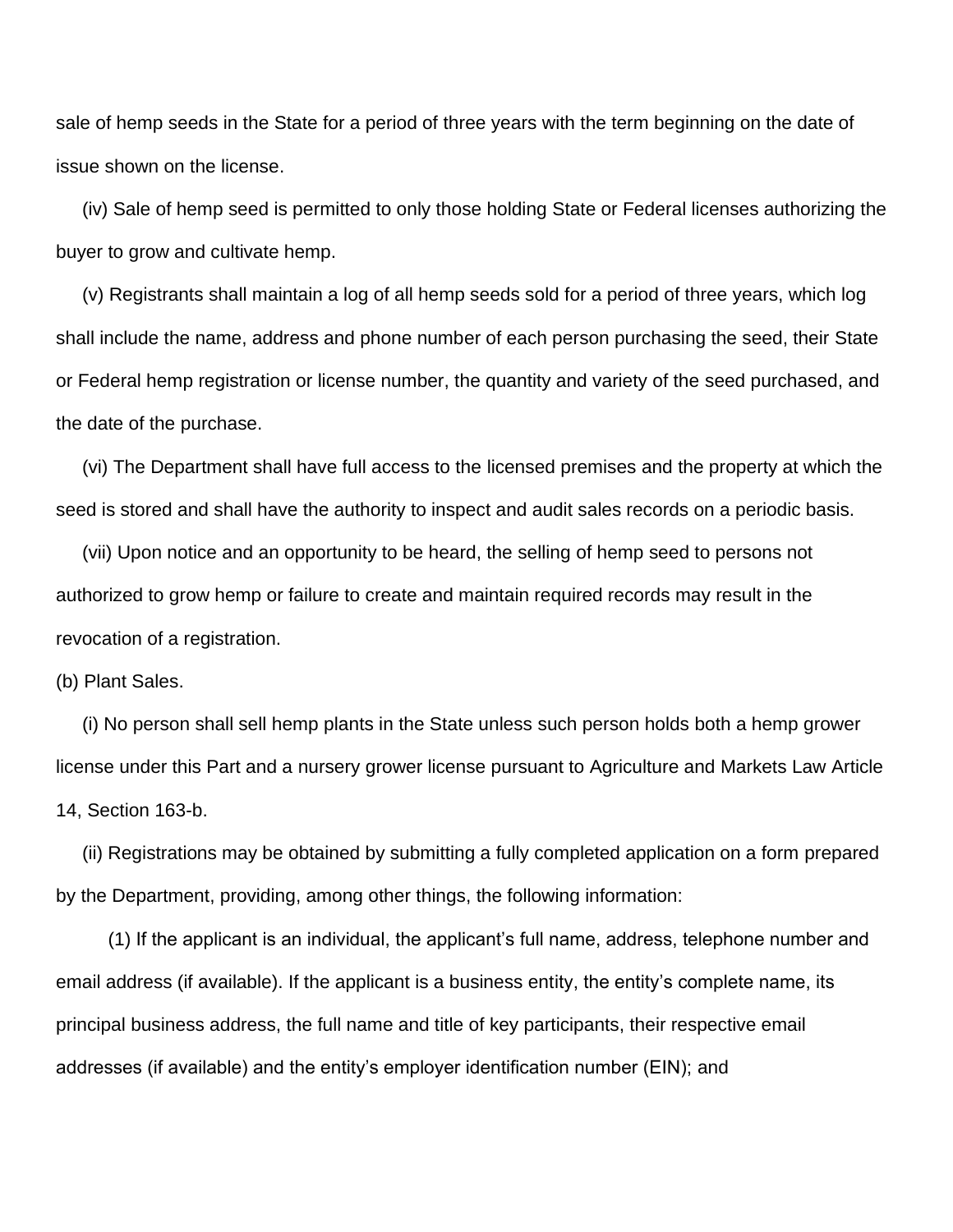(2) A legal description of the property at which the hemp plants are stored and handled and the geospatial location for each site; and

 (3) A current criminal history report for all key participants and information to evidence that the applicant has or will have adequate facilities, equipment, and security to undertake the storage and sale of hemp plants and to comply with applicable State law.

 (iii) Upon the submission of a completed application with required application fees, the Department shall register the applicant, which authorizes the registrant to engage in the cultivation and sale of hemp plants in the State.

 (iv) The sale of hemp plants is permitted to only those holding State or federal licenses authorizing the buyer to grow and cultivate hemp.

 (v) Registrants shall maintain a log of all hemp plants sold for a period of three years, which log shall include the name, address and phone number of each person purchasing the plants, their State or federal registration or license number, the quantity and variety of the seed purchased and the date of the purchase.

 (vi) The Department shall have full access to the licensed premises and the locations where the plants are grown or cultivated during regular business hours and shall have the authority to inspect and audit sales records on a periodic basis.

 (vii) Upon notice and an opportunity to be heard, the selling of hemp plants to persons not authorized to grow hemp or failure to create and maintain required records may result in the revocation of a registration.

§159.18. Aids to Enforcement.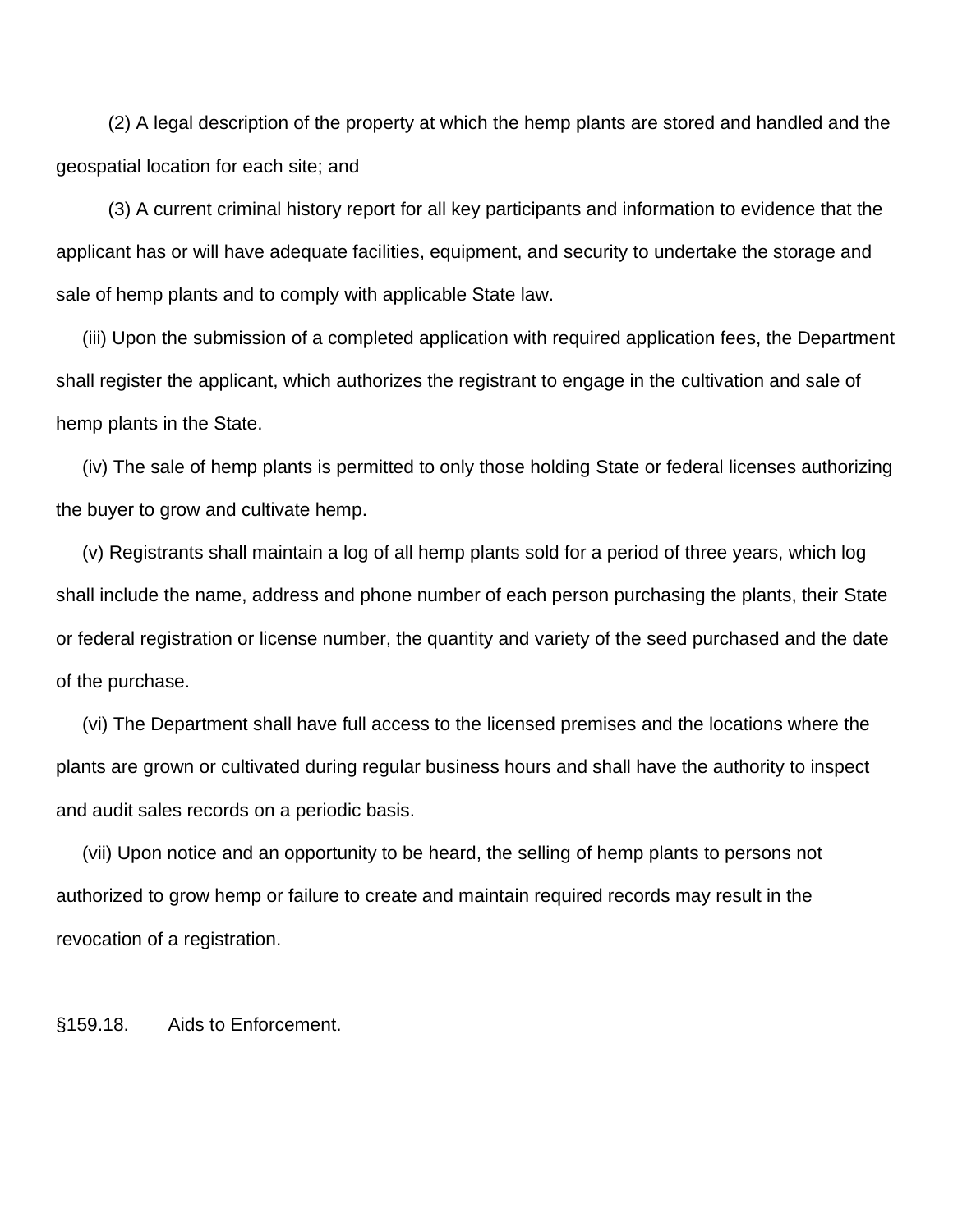(a) The Commissioner shall have full access to all premises, buildings, factories, farms, where activities regulated by Article 29 of the Agriculture and Markets ("Article 29") law are licensed or occur, including vehicles, cars, boats, airplanes, vessels, containers, packages, barrels, boxes, tubs and/or cans for the purpose of enforcing the provisions of this article. The Commissioner may, at such locations, examine hemp and hemp products and may open any package and/or container reasonably believed to contain hemp or hemp products, to determine whether it is in violation of Article 29 or any rule or regulation of this Part.

(b) The Commissioner may seek an inspection warrant when he or she reasonably believes a violation of Article 29 or any rule or regulation of this Part has occurred or is occurring and that a licensee or an individual or entity authorized to conduct research pursuant to Article 29 has: refused to permit any hemp to be inspected or samples taken therefrom; refused to permit access to any premises or place where licensed activities are conducted; and/or refused to permit access thereto by any inspector [of the Department](https://1.next.westlaw.com/Link/Document/FullText?findType=L&pubNum=1000049&cite=NYAMS51&originatingDoc=N786C12B0884111D882FF83A3182D7B4A&refType=LQ&originationContext=document&transitionType=DocumentItem&contextData=(sc.Category)) and that such inspector has reasonable grounds to believe that such person has any hemp in his or her possession or under his or her control and/or is in violation of Article 29 or any rule or regulation of this Part. In such a case, a warrant may be issued in the name of the people, directed to the Commissioner, his or her employees, and/or police officers, commanding him, her or them to: (1) search any place of business, factory, building, premises, farm where licensed activities have occurred and any vehicle, car, boat, airplane, vessel, container, package, barrel, box, tub and/or can, containing, or believed to contain, hemp in the possession or under the control of any person who shall refuse to allow access to such hemp for inspection or sampling; (2) permit the inspection and sampling of any hemp found in the execution of the warrant, as the officer applying for the inspection warrant shall designate when the same is found, by an inspector or a Department official authorized by the Commissioner or by the agriculture and markets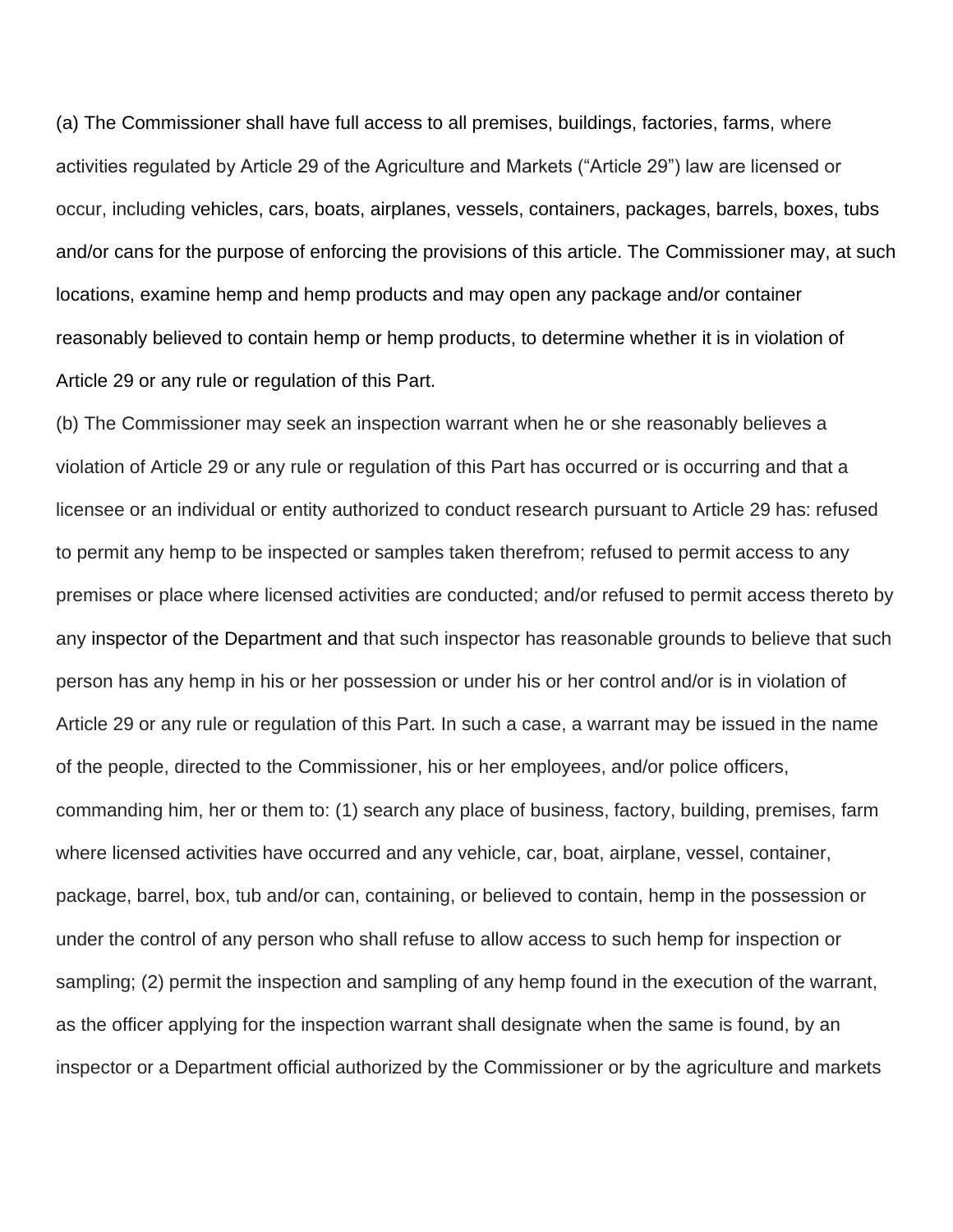law; and/or (3) permit access to any place where access is refused or prevented, and to allow and enable a Department inspector or other Department official or police officer to conduct an inspection of the place. The officer to whom the warrant is delivered shall make a return in writing of his proceedings thereunto to the court which issued the same.

(c) The Commissioner or his/her designee may quarantine hemp when he or she has reason to believe that the hemp does not meet the definition of hemp or if hemp or hemp products is/are maintained, processed, or marketed in violation of or does/do not meet a standard set forth in Article 29 or this Part. The quarantine may be put into effect by the issuance of an order directing the owner or custodian of hemp and/or hemp products not to distribute, dispose of, or move that commodity without the written permission of the Commissioner. The Commissioner may also quarantine hemp or hemp products by placing a tag or other appropriate marking on the hemp or hemp product or adjacent thereto that provides and requires that such product must not be distributed, disposed of, or moved without his or her written permission, or may quarantine a product or effect a stop sale direction by otherwise informing the owner or custodian thereof that such condition must be complied with.

(d) Whenever the Commissioner has reason to believe that any hemp is being maintained or distributed in violation of any provision, rule or regulation of Article 29 or this Part, the Commissioner may issue a stop sale order to the owner or custodian of such suspect lot and enforce the same against such person. Any such order may direct that the hemp or hemp products be removed from distribution and retained at the establishment where the hemp or hemp products is/are located. It shall be a violation of this section for the owner or custodian of any hemp served with or otherwise aware of, and affected by, a stop sale order, to sell barter, give away, use, or otherwise remove such hemp from the place of retention without prior written approval of the Commissioner.